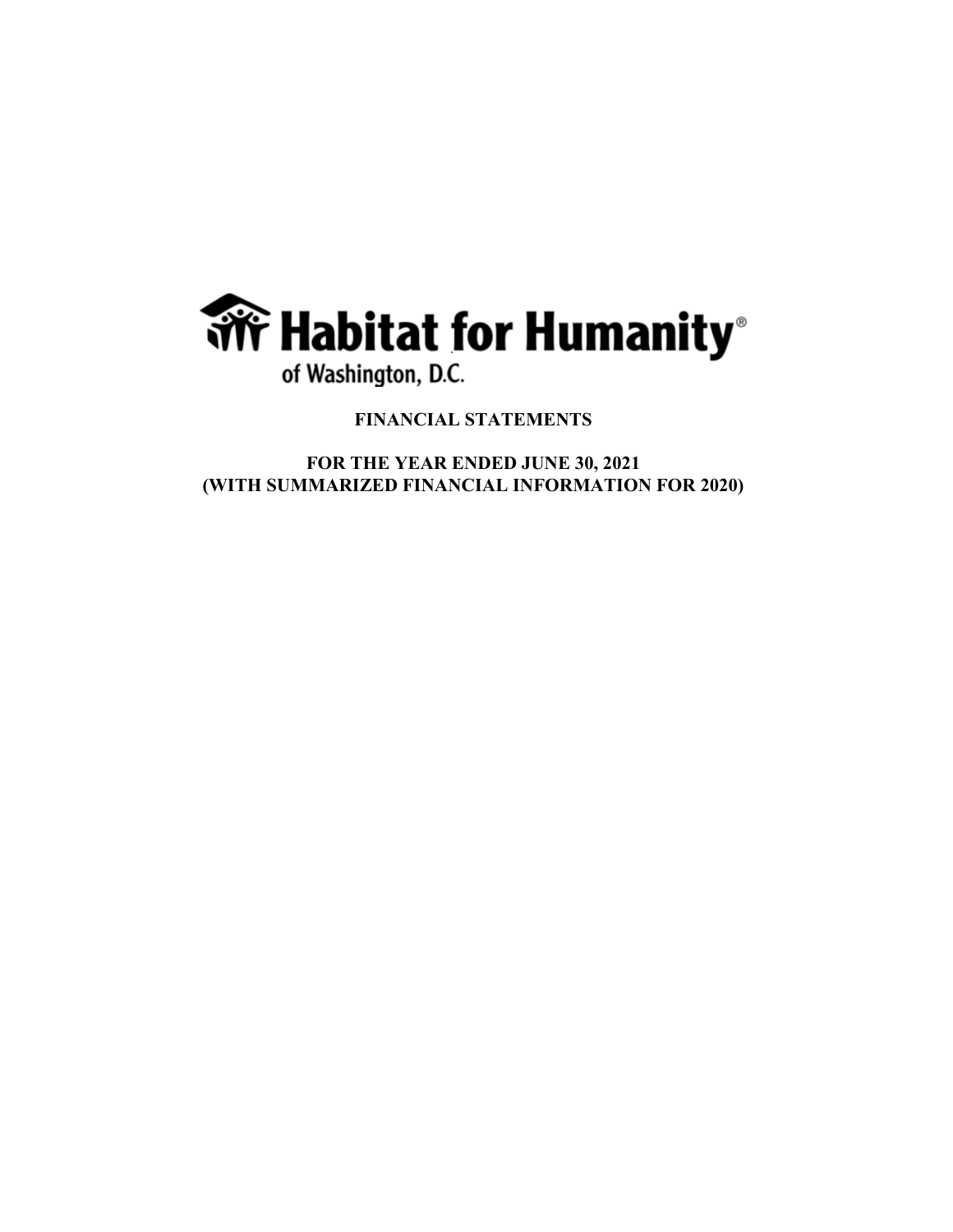## **CONTENTS**

## **Financial Statements**

|--|--|--|--|--|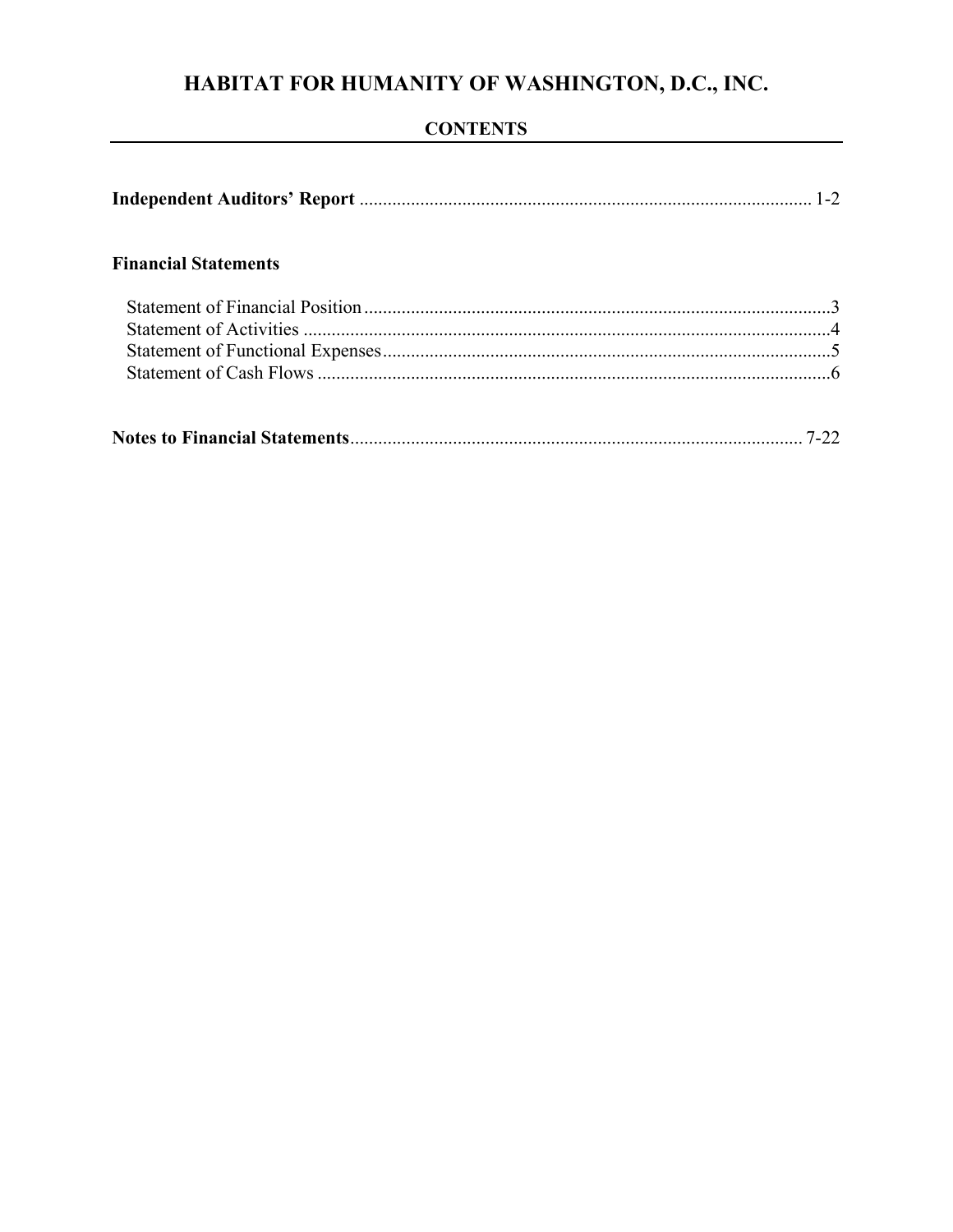

## **INDEPENDENT AUDITORS' REPORT**

To the Board of Directors of Habitat for Humanity of Washington, D.C., Inc.

#### *Report on the Financial Statements*

We have audited the accompanying financial statements of Habitat for Humanity of Washington, D.C., Inc. (HFH WDC), which comprise the statement of financial position as of June 30, 2021, and the related statements of activities, functional expenses and cash flows for the year then ended, and the related notes to the financial statements.

#### *Management's Responsibility for the Financial Statements*

Management is responsible for the preparation and fair presentation of these financial statements in accordance with accounting principles generally accepted in the United States of America; this includes the design, implementation, and maintenance of internal control relevant to the preparation and fair presentation of financial statements that are free from material misstatement, whether due to fraud or error.

#### *Auditors' Responsibility*

Our responsibility is to express an opinion on these financial statements based on our audit. We conducted our audit in accordance with auditing standards generally accepted in the United States of America. Those standards require that we plan and perform the audit to obtain reasonable assurance about whether the financial statements are free from material misstatement.

An audit involves performing procedures to obtain audit evidence about the amounts and disclosures in the financial statements. The procedures selected depend on the auditors' judgment, including the assessment of the risks of material misstatement of the financial statements, whether due to fraud or error. In making those risk assessments, the auditor considers internal control relevant to the entity's preparation and fair presentation of the financial statements in order to design audit procedures that are appropriate in the circumstances, but not for the purpose of expressing an opinion on the effectiveness of the entity's internal control. Accordingly, we express no such opinion. An audit also includes evaluating the appropriateness of accounting policies used and the reasonableness of significant accounting estimates made by management, as well as evaluating the overall presentation of the financial statements.

We believe that the audit evidence we have obtained is sufficient and appropriate to provide a basis for our audit opinion.

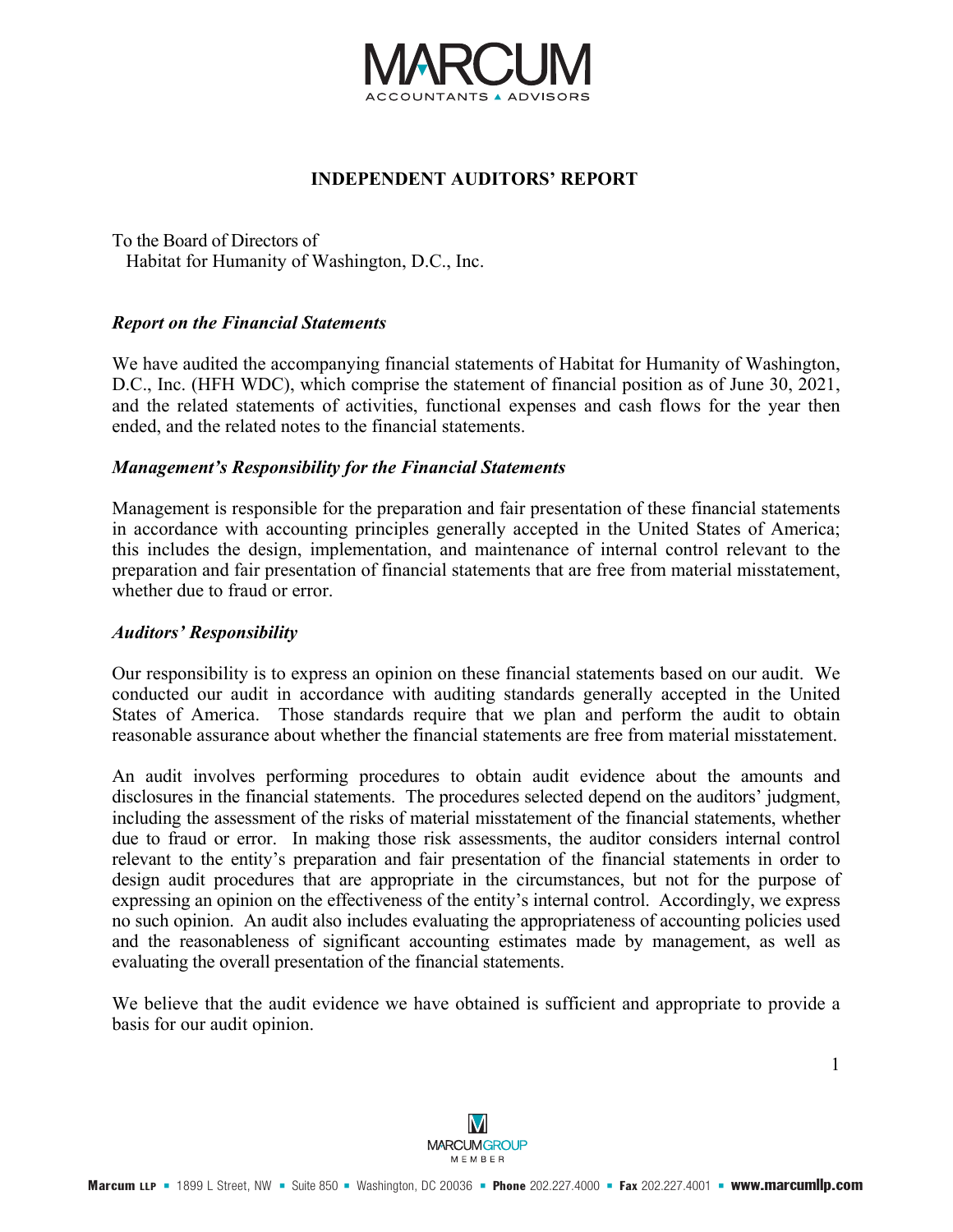## *Opinion*

In our opinion, the 2021 financial statements referred to above present fairly, in all material respects, the financial position of HFH WDC as of June 30, 2021, and the changes in its net assets and its cash flows for the year then ended in accordance with accounting principles generally accepted in the United States of America.

## *Report on Summarized Comparative Information*

We have previously audited HFH WDC's 2020 financial statements, and in our report dated February 5, 2021, we expressed an unmodified opinion on those audited financial statements. In our opinion, the summarized comparative information presented herein as of and for the year ended June 30, 2020, is consistent, in all material respects, with the audited financial statements from which it has been derived.

Marcum LLP

Washington, DC April 7, 2022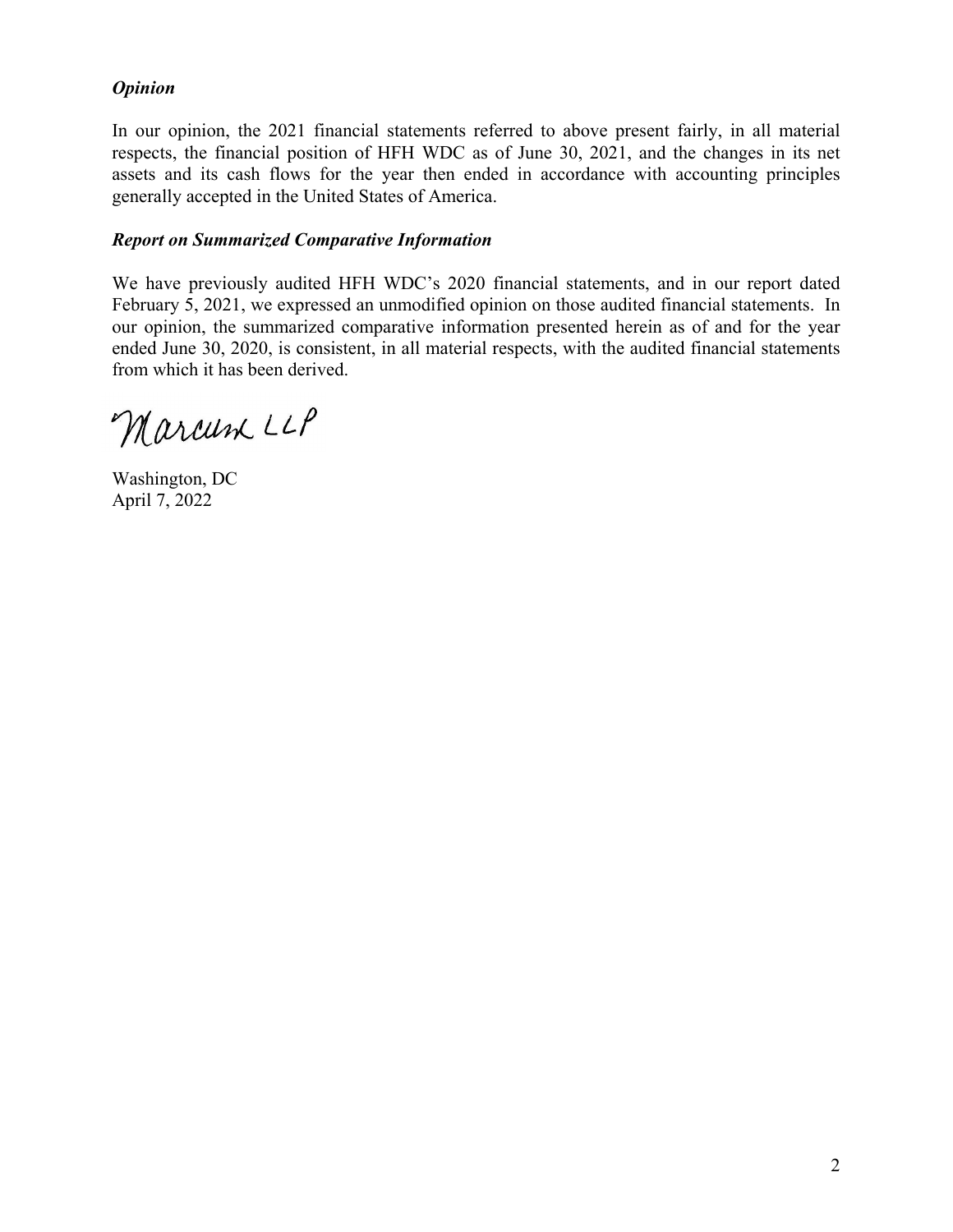# **STATEMENT OF FINANCIAL POSITION**

## **(WITH SUMMARIZED FINANCIAL INFORMATION AS OF JUNE 30, 2020) JUNE 30, 2021**

|                                              |    | 2021      |              | 2020         |
|----------------------------------------------|----|-----------|--------------|--------------|
| <b>Assets</b>                                |    |           |              |              |
| Current assets                               |    |           |              |              |
| Cash and cash equivalents – unrestricted     | \$ | 256,449   | $\mathbb{S}$ | 157,625      |
| Cash and cash equivalents - restricted       |    | 1,267,159 |              | 282,416      |
| Accounts receivable and other current assets |    | 99,946    |              | 111,008      |
| Grants and pledges receivable                |    | 192,619   |              | 155,000      |
| Mortgages receivable, current portion        |    | 283,065   |              | 282,878      |
| Accrued interest on note receivable          |    | 178,609   |              | 142,281      |
| Construction in progress                     |    | 3,860,615 |              | 5,781,089    |
| <b>Total Current Assets</b>                  |    | 6,138,462 |              | 6,912,297    |
| Mortgages receivable, net of current portion |    | 2,166,281 |              | 2,362,356    |
| Note receivable                              |    | 593,000   |              | 593,000      |
| Property and equipment, net                  |    | 16,287    |              | 27,663       |
| Investment in joint venture                  |    | 318,796   |              | 278,163      |
| <b>Total Assets</b>                          | \$ | 9,232,826 | \$           | 10,173,479   |
| <b>Liabilities and Net Assets</b>            |    |           |              |              |
| Liabilities                                  |    |           |              |              |
| <b>Current liabilities</b>                   |    |           |              |              |
| Accounts payable and accrued expenses        | \$ | 58,567    | $\mathbb{S}$ | 142,659      |
| Line of credit                               |    | 1,270,000 |              | 1,045,000    |
| Deposits and escrows payable                 |    | 232,490   |              | 220,736      |
| Other current liabilities                    |    | 74,830    |              | 73,198       |
| Notes payable, current portion               |    | 982,013   |              | 1,217,729    |
| <b>Total Current Liabilities</b>             |    | 2,617,900 |              | 2,699,322    |
| Notes payable, net of current portion        |    | 5,450,177 |              | 5,657,342    |
| <b>Total Liabilities</b>                     |    | 8,068,077 |              | 8,356,664    |
| Net Assets                                   |    |           |              |              |
| Net assets without donor restrictions        |    | 684,549   |              | 1,265,412    |
| Net assets with donor restrictions           |    | 480,200   |              | 551,403      |
| <b>Total Net Assets</b>                      |    | 1,164,749 |              | 1,816,815    |
| <b>Total Liabilities and Net Assets</b>      | S  | 9,232,826 |              | \$10,173,479 |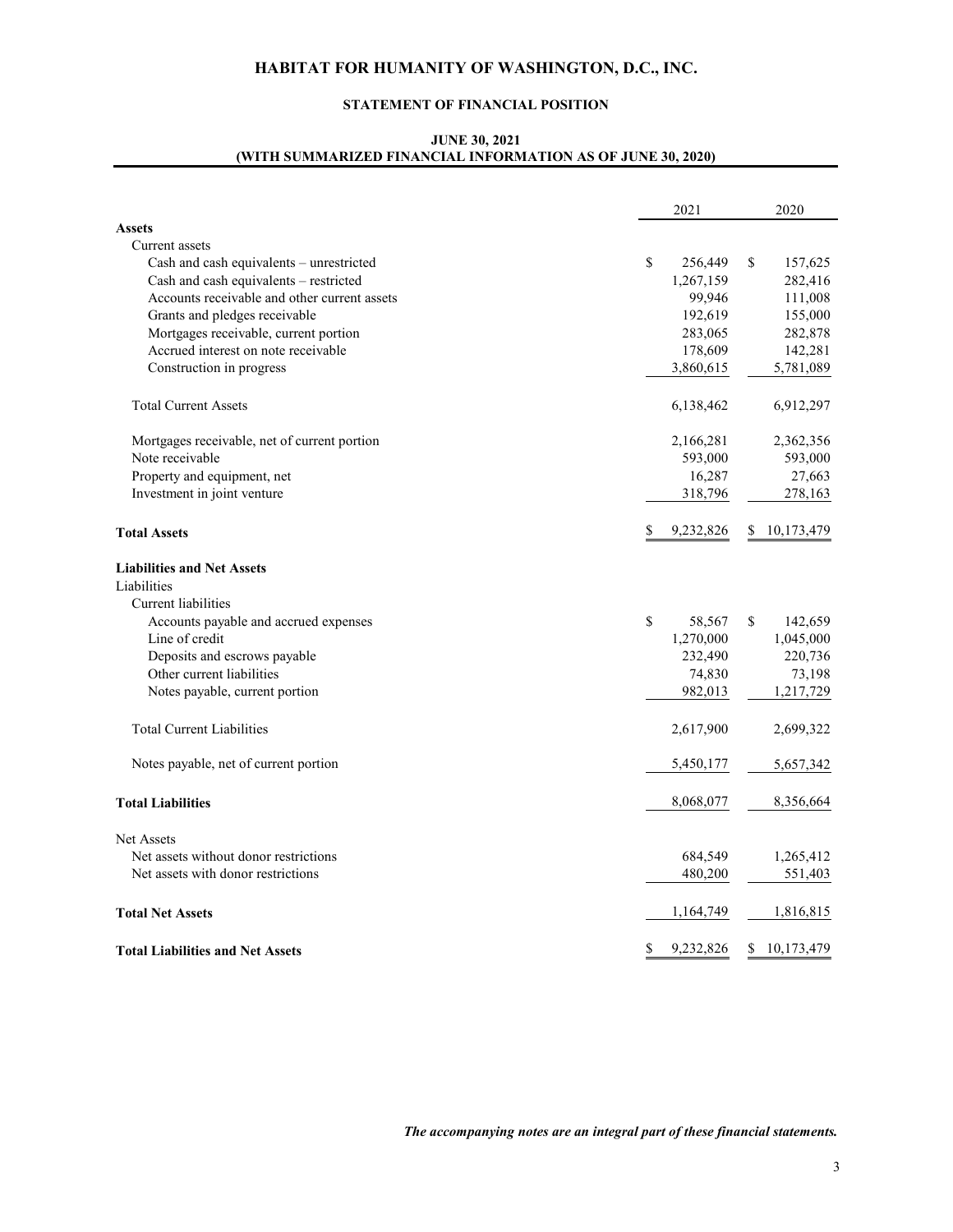## **STATEMENT OF ACTIVITIES**

## **(WITH SUMMARIZED FINANCIAL INFORMATION FOR THE YEAR ENDED JUNE 30, 2020) FOR THE YEAR ENDED JUNE 30, 2021**

|                                             |                      | 2021          |                 | 2020          |
|---------------------------------------------|----------------------|---------------|-----------------|---------------|
|                                             | <b>Without Donor</b> | With Donor    |                 |               |
|                                             | Restrictions         | Restrictions  | Total           | Total         |
| <b>Revenue and Support</b>                  |                      |               |                 |               |
| Sale of homes                               | \$<br>2,797,858      | \$            | \$<br>2,797,858 | \$<br>555,733 |
| Home repair programs                        | 63,015               |               | 63,015          | 138,452       |
| Contributions                               | 774,323              |               | 774,323         | 1,192,243     |
| Grants                                      | 606,805              | 90,073        | 696,878         | 577,000       |
| In-kind contributions                       | 268,005              |               | 268,005         | 151,576       |
| Other income                                | 149,469              |               | 149,469         | 174,634       |
| Net assets released from restrictions:      |                      |               |                 |               |
| Satisfaction of program restrictions        | 161,276              | (161, 276)    |                 |               |
| <b>Total Revenue and Support</b>            | 4,820,751            | (71,203)      | 4,749,548       | 2,789,638     |
| <b>Expenses</b>                             |                      |               |                 |               |
| Program Services:                           |                      |               |                 |               |
| Construction                                | 3,829,951            |               | 3,829,951       | 1,903,848     |
| Non construction                            | 509,668              |               | 509,668         | 578,378       |
| <b>Total Program Services</b>               | 4,339,619            |               | 4,339,619       | 2,482,226     |
| <b>Supporting Services:</b>                 |                      |               |                 |               |
| Fundraising                                 | 463,292              |               | 463,292         | 564,815       |
| General and administrative                  | 598,703              | --            | 598,703         | 796,453       |
| <b>Total Supporting Services</b>            | 1,061,995            |               | 1,061,995       | 1,361,268     |
| <b>Total Expenses</b>                       | 5,401,614            |               | 5,401,614       | 3,843,494     |
| <b>Change in Net Assets from Operations</b> | (580, 863)           | (71,203)      | (652,066)       | (1,053,856)   |
| Loss on Uncollectible Pledge                | --                   |               |                 | (815,000)     |
| <b>Change in Net Assets</b>                 | (580, 863)           | (71,203)      | (652,066)       | (1,868,856)   |
| Net Assets – Beginning                      | 1,265,412            | 551,403       | 1,816,815       | 3,685,671     |
| <b>Net Assets – Ending</b>                  | 684,549<br>\$        | \$<br>480,200 | 1,164,749       | 1,816,815     |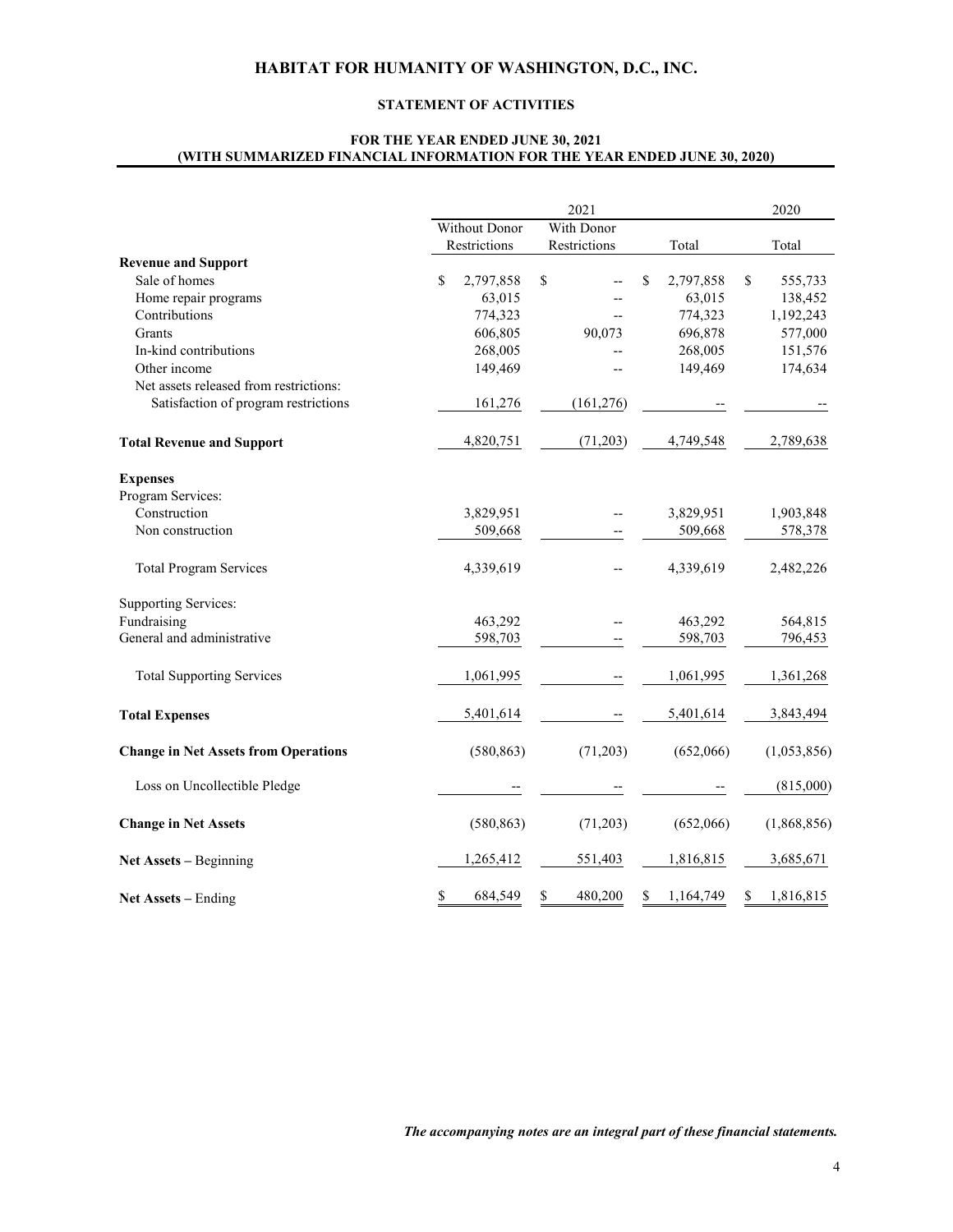## **STATEMENT OF FUNCTIONAL EXPENSES**

# **(WITH SUMMARIZED FINANCIAL INFORMATION FOR THE YEAR ENDED JUNE 30, 2020) FOR THE YEAR ENDED JUNE 30, 2021**

|                                           |                           |                                                       |             |           |    | 2021                     |              |                          |   |          |      |           |              |           |
|-------------------------------------------|---------------------------|-------------------------------------------------------|-------------|-----------|----|--------------------------|--------------|--------------------------|---|----------|------|-----------|--------------|-----------|
|                                           |                           | <b>Program Services</b><br><b>Supporting Services</b> |             |           |    |                          |              |                          |   |          |      |           |              |           |
|                                           |                           |                                                       | General and |           |    |                          |              |                          |   |          | 2020 |           |              |           |
|                                           | Construction              | Construction                                          |             | Total     |    | Fundraising              |              | Administrative           |   | Total    |      | Total     |              | Total     |
| Cost of home sales $-$ construction costs | 2,760,613<br>$\mathbb{S}$ | S                                                     |             | 2,760,613 | \$ | $\overline{\phantom{a}}$ | $\mathbb{S}$ | $\overline{\phantom{m}}$ | S | $- -$    |      | 2,760,613 | $\mathbb{S}$ | 723,868   |
| Salaries and employee benefits            | 512,265                   | 384,587                                               |             | 896,852   |    | 175,215                  |              | 130,871                  |   | 306,086  |      | 1,202,938 |              | 1,292,261 |
| Contract services                         | $- -$                     | 38,330                                                |             | 38,330    |    | 141,970                  |              | 226,982                  |   | 368,952  |      | 407,282   |              | 638,559   |
| Professional fees                         | 279,132                   | $- -$                                                 |             | 279,132   |    | 33,229                   |              | 46,898                   |   | 80,127   |      | 359,259   |              | 444,980   |
| Office                                    | 48,658                    | 11,051                                                |             | 59,709    |    | 37,382                   |              | 123,317                  |   | 160,699  |      | 220,408   |              | 182,787   |
| Office and warehouse rent                 | 84,826                    | 36,569                                                |             | 121,395   |    | 15,238                   |              | 10,158                   |   | 25,396   |      | 146,791   |              | 136,982   |
| Interest                                  | 36,070                    | $- -$                                                 |             | 36,070    |    | 48,947                   |              | 52,856                   |   | 101,803  |      | 137,873   |              | 185,193   |
| Amortization of debt issuance costs       | 75,960                    |                                                       |             | 75,960    |    |                          |              |                          |   |          |      | 75,960    |              | 75,960    |
| Insurance                                 | 27,535                    | 20,491                                                |             | 48,026    |    | 9,605                    |              | 6,483                    |   | 16,088   |      | 64,114    |              | 127,489   |
| Tithe to HFHI and other affiliates        | $- -$                     | 15,000                                                |             | 15,000    |    | $\overline{\phantom{m}}$ |              |                          |   | $- -$    |      | 15,000    |              | 20,835    |
| Depreciation and amortization             | 4,892                     | 3,640                                                 |             | 8,532     |    | 1,706                    |              | 1,138                    |   | 2,844    |      | 11,376    |              | 14,580    |
| <b>Total Expenses</b>                     | 3,829,951<br>J.           | 509,668                                               |             | 4,339,619 |    | 463,292                  |              | 598,703                  |   | ,061,995 |      | 5,401,614 | S.           | 3,843,494 |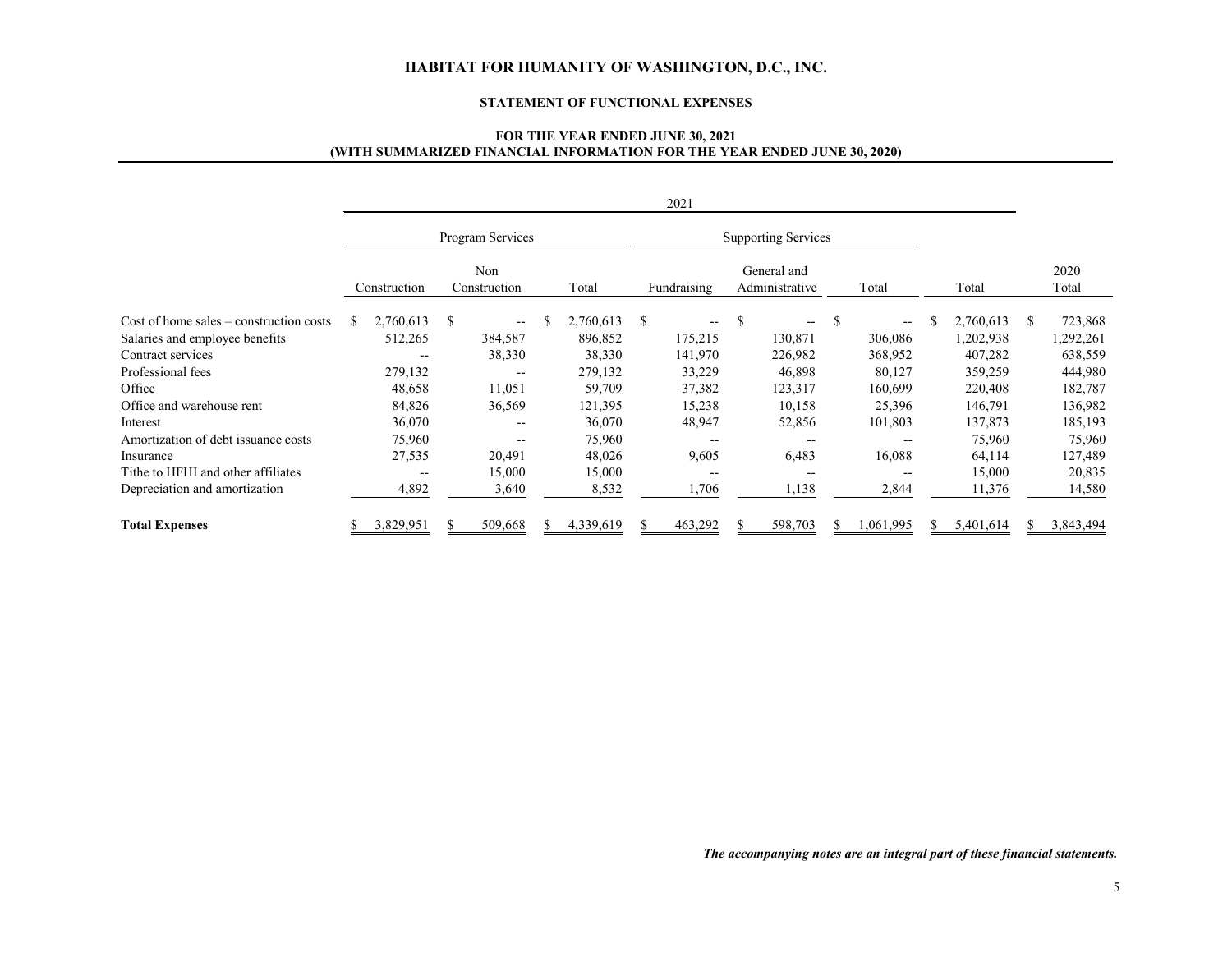## **STATEMENT OF CASH FLOWS**

## **(WITH SUMMARIZED FINANCIAL INFORMATION FOR THE YEAR ENDED JUNE 30, 2020) FOR THE YEAR ENDED JUNE 30, 2021**

|                                                             | 2021            |              | 2020        |
|-------------------------------------------------------------|-----------------|--------------|-------------|
| <b>Cash Flows From Operating Activities</b>                 |                 |              |             |
| Change in net assets                                        | \$<br>(652,066) | <sup>S</sup> | (1,868,856) |
| Adjustments to reconcile change in net assets to            |                 |              |             |
| net cash provided by (used in) operating activities:        |                 |              |             |
| PPP loan forgiveness                                        | (229,100)       |              |             |
| Amortization of discount on mortgages receivable            | (162, 693)      |              | (171, 505)  |
| Depreciation and amortization                               | 11,376          |              | 14,580      |
| Equity in earnings of joint venture                         | (40, 633)       |              | (64, 035)   |
| Amortization of debt issuance costs                         | 75,959          |              | 75,959      |
| Loss on uncollectible pledge                                |                 |              | 815,000     |
| Changes in assets and liabilities:                          |                 |              |             |
| Accounts receivable and other current assets                | 11,062          |              | 11,279      |
| Grants and pledges receivable                               | (37,619)        |              | 34,392      |
| Mortgages receivable                                        | 358,579         |              | 441,911     |
| Construction in progress                                    | 1,920,474       |              | (509, 946)  |
| Accounts payable and accrued expenses                       | (84,092)        |              | (72, 447)   |
| Deposits and escrows payable                                | 11,754          |              | 12,302      |
| Other current liabilities                                   | 1,632           |              | 8,857       |
|                                                             |                 |              |             |
| <b>Total Adjustments</b>                                    | 1,836,699       |              | 596,347     |
| <b>Net Cash Provided by (Used in) Operating Activities</b>  | 1,184,633       |              | (1,272,509) |
| <b>Cash Flows From Investing Activities</b>                 |                 |              |             |
| Accrued interest on mortgages receivable                    | (36,328)        |              | (36,327)    |
| Purchases of property and equipment                         |                 |              | (675)       |
| <b>Net Cash Used in Investing Activities</b>                | (36,328)        |              | (37,002)    |
| <b>Cash Flows From Financing Activities</b>                 |                 |              |             |
| Proceeds from line-of-credit                                | 275,000         |              | 100,000     |
| Payments on line-of-credit                                  | (50,000)        |              | (350,000)   |
| Proceeds from issuance of notes payable                     | 501,116         |              | 782,849     |
| Principal payments on notes payable                         | (790, 854)      |              | (160, 033)  |
| Net Cash Provided by (Used in) Financing Activities         | (64, 738)       |              | 372,816     |
| <b>Net Increase (Decrease) in Cash and Cash Equivalents</b> | 1,083,567       |              | (936, 695)  |
| <b>Cash and Cash Equivalents</b> – Beginning                | 440,041         |              | 1,376,736   |
| <b>Cash and Cash Equivalents</b> – Ending                   | 1,523,608       | \$           | 440,041     |
| <b>Supplemental Disclosures of Cash Flow Information</b>    |                 |              |             |
| Cash paid during the year for interest                      | \$<br>137,873   | \$           | 185,193     |
|                                                             |                 |              |             |
| Cash and cash equivalents, unrestricted                     | \$<br>256,449   | \$           | 157,625     |
| Cash and cash equivalents, restricted                       | 1,267,159       |              | 282,416     |
| <b>Total</b>                                                | \$<br>1,523,608 | \$           | 440,041     |
| <b>Supplemental Cash Flow Information</b>                   |                 |              |             |
| Noncash financing activities                                |                 |              |             |
|                                                             |                 |              |             |
| PPP loan forgiveness                                        | \$<br>229,100   | \$           |             |

*The accompanying notes are an integral part of these financial statements.*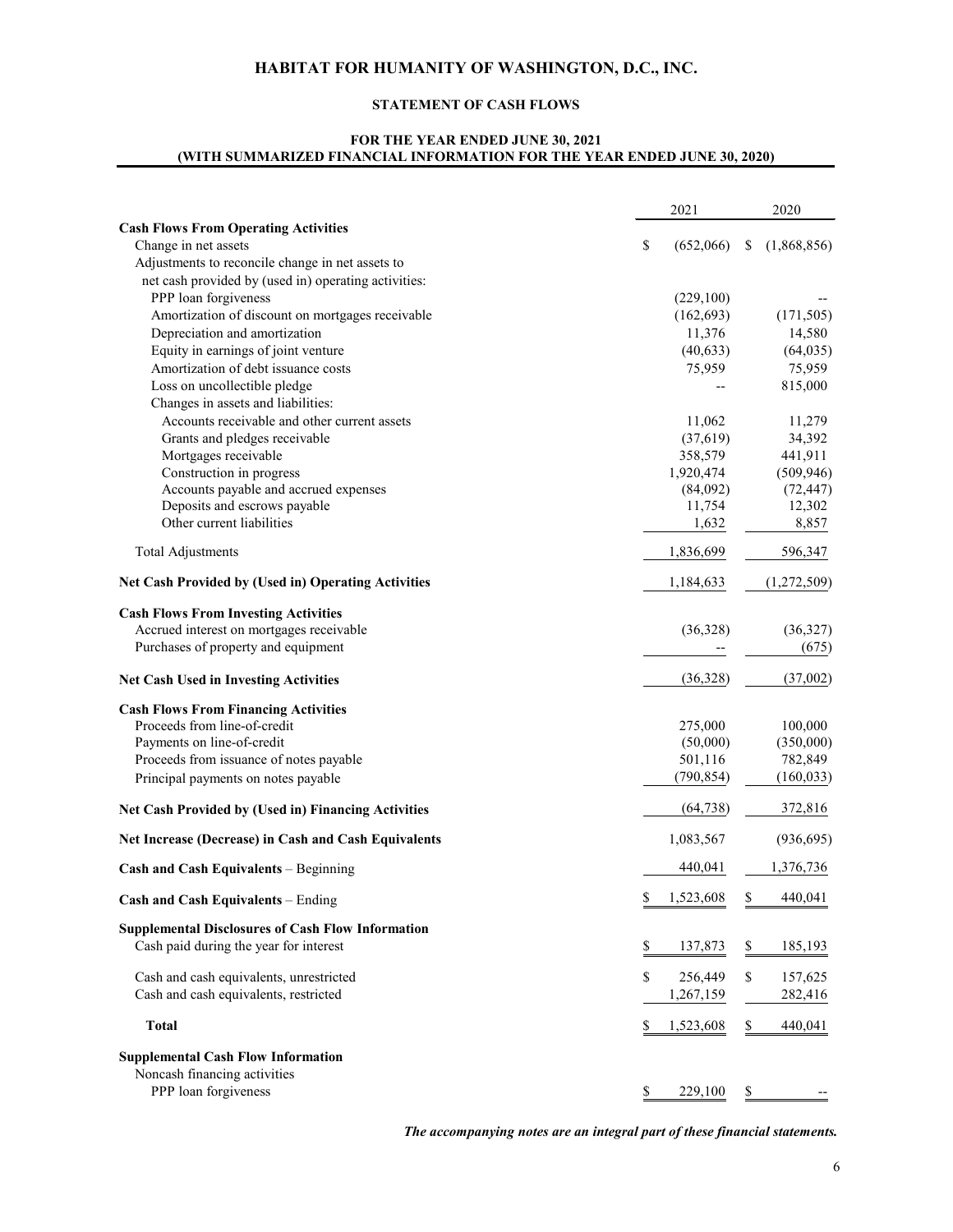## **NOTES TO FINANCIAL STATEMENTS**

## **FOR THE YEAR ENDED JUNE 30, 2021**

#### **NOTE 1 – ORGANIZATION AND SUMMARY OF SIGNIFICANT ACCOUNTING POLICIES**

#### *ORGANIZATION*

Habitat for Humanity of Washington, D.C., Inc. (HFH WDC) was incorporated in 1990 in the District of Columbia as a non-profit organization. HFH WDC is committed to eliminating poverty housing and homelessness in the nation's capital by building affordable, energy and resource-efficient homes for people in need.

HFH WDC sells all the homes it builds to eligible low to moderate income (LMI) households and may finance the home purchase by offering zero-interest mortgages, or assist the prospective homebuyer families in obtaining conventional mortgage financing. Prospective homebuyers make a \$500 down payment and contribute 300 hours of sweat equity towards the construction of their future home. Mortgage payments on HFH WDC originated loans are reinvested in a revolving fund to finance further construction and the acquisition of additional properties and building materials. In essence, HFH WDC is a developer, a construction company, a mortgage company, and a social service agency. Providing decent, affordable housing in the nation's capitol requires several partners and generous funding from corporations, foundations, local government agencies, and individuals.

HFH WDC is affiliated with, but is not controlled by, Habitat for Humanity International, Inc. (the international affiliate), which is headquartered in Americus, GA. The international affiliate conducts projects worldwide and is a resource center for local affiliates such as HFH WDC. HFH WDC pays an annual tithe to the international affiliate and a sustainability fee of \$15,000.

## *INCOME TAXES*

HFH WDC is exempt from payment of income taxes under the provisions of Section  $501(c)(3)$  of the Internal Revenue Code (IRC) and is classified as other than a private foundation within the meaning of Section 509(a)(1) of the IRC.

## *BASIS OF ACCOUNTING*

The accompanying financial statements have been prepared on the accrual basis of accounting. Revenue, other than contributions, is recognized when earned and expense when incurred.

## *CASH AND CASH EQUIVALENTS*

HFH WDC classifies all highly liquid investments with original maturities of less than 90 days as cash equivalents. Cash and cash equivalents include demand deposits and money market funds. Restricted cash includes a loan reserve established for payment of the servicing fee in compliance with the notes payable agreements.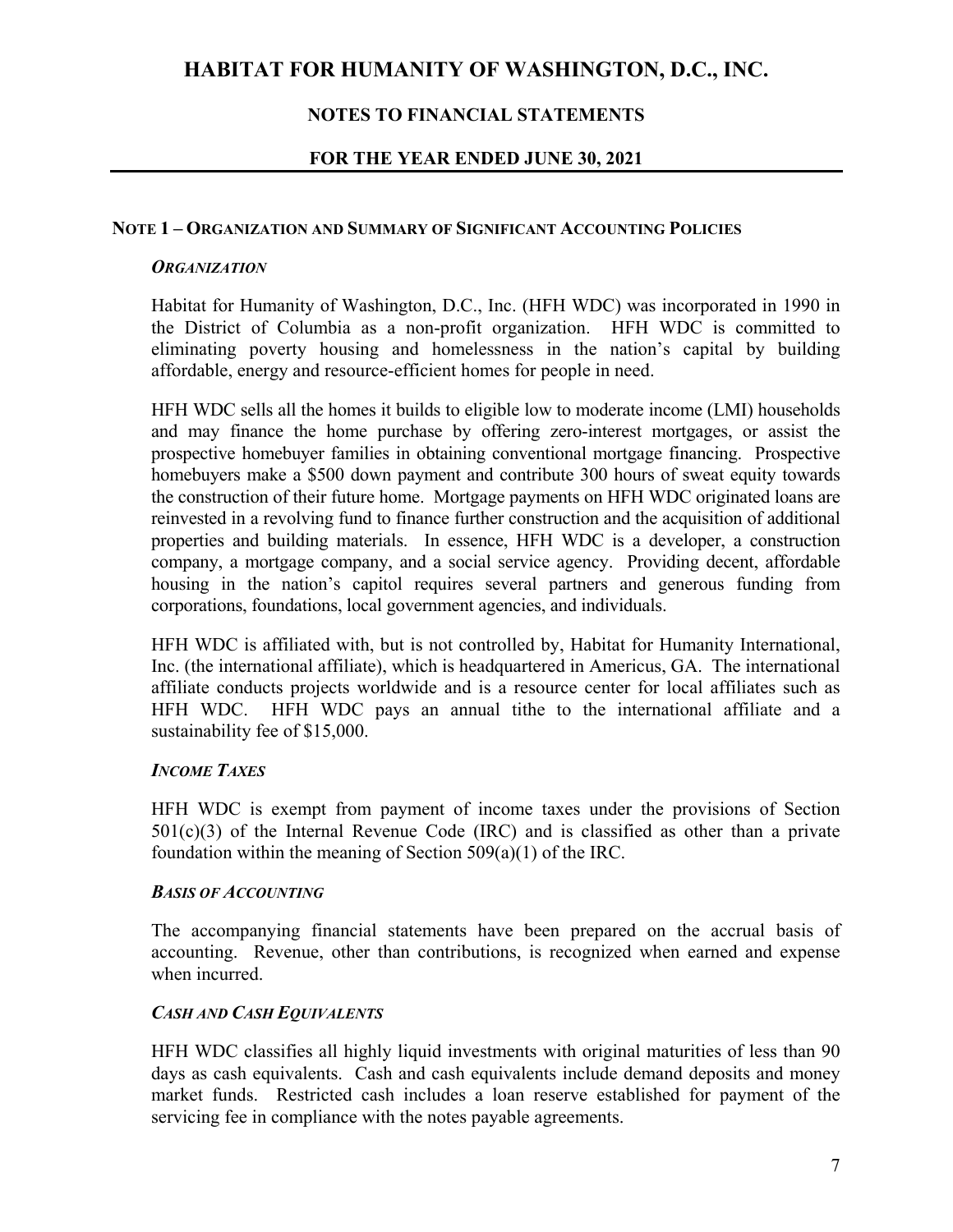## **NOTES TO FINANCIAL STATEMENTS**

## **FOR THE YEAR ENDED JUNE 30, 2021**

## **NOTE 1 – ORGANIZATION AND SUMMARY OF SIGNIFICANT ACCOUNTING POLICIES (CONTINUED)**

## *ACCOUNTS RECEIVABLE*

Accounts receivable primarily consisted of 1) miscellaneous receivables such as refunds due from vendors; or 2) amounts due in relation to home sales. HFH WDC's management periodically reviews the status of all balances for collectability. Management determines the allowance for doubtful accounts by reviewing all outstanding receivables for possible uncollectibility. Accounts are charged to the allowance account when deemed uncollectible. Accounts receivable balances were deemed to be collectible and no bad debt expense was recorded as of and for the year ended June 30, 2021.

#### *GRANTS AND PLEDGES RECEIVABLE*

Grants and pledges receivable consist of unconditional promises to give to HFH WDC. Unconditional promises to give are recorded at their present net realizable value. For those due in more than one year, fair value is estimated by discounting estimated future cash flows at rates approximating the current rate for risk-free returns. Management determines the allowance for doubtful grants and pledges by reviewing all outstanding pledges for possible uncollectibility. Pledges are charged to the allowance account when deemed uncollectible.

## *PROPERTY AND EQUIPMENT AND RELATED DEPRECIATION*

Acquisitions of property and equipment greater than \$2,500 and with estimated useful life greater than one year and all expenditures for repairs, maintenance and betterments that materially prolong the useful lives of assets are capitalized. Donated property is valued at fair value at the date of the gift. Depreciation is calculated using the straight-line method over the following estimated useful lives of the assets: furniture and equipment  $-3$  to 5 years; software  $-5$  years; and vehicles  $-3$  to 7 years. Amortization of leasehold improvements is calculated using the straight-line method over the lesser of the remaining term of the office lease or the estimated useful life of the improvements.

## *IMPAIRMENT OF LONG-LIVED ASSETS*

HFH WDC reviews its long-lived assets for impairment whenever events or changes in circumstances indicate that the carrying value of an asset may not be recoverable. If the fair value is less than the carrying amount of the asset, an impairment loss is recognized for the difference. There were no impairment losses recognized for the year ended June 30, 2021.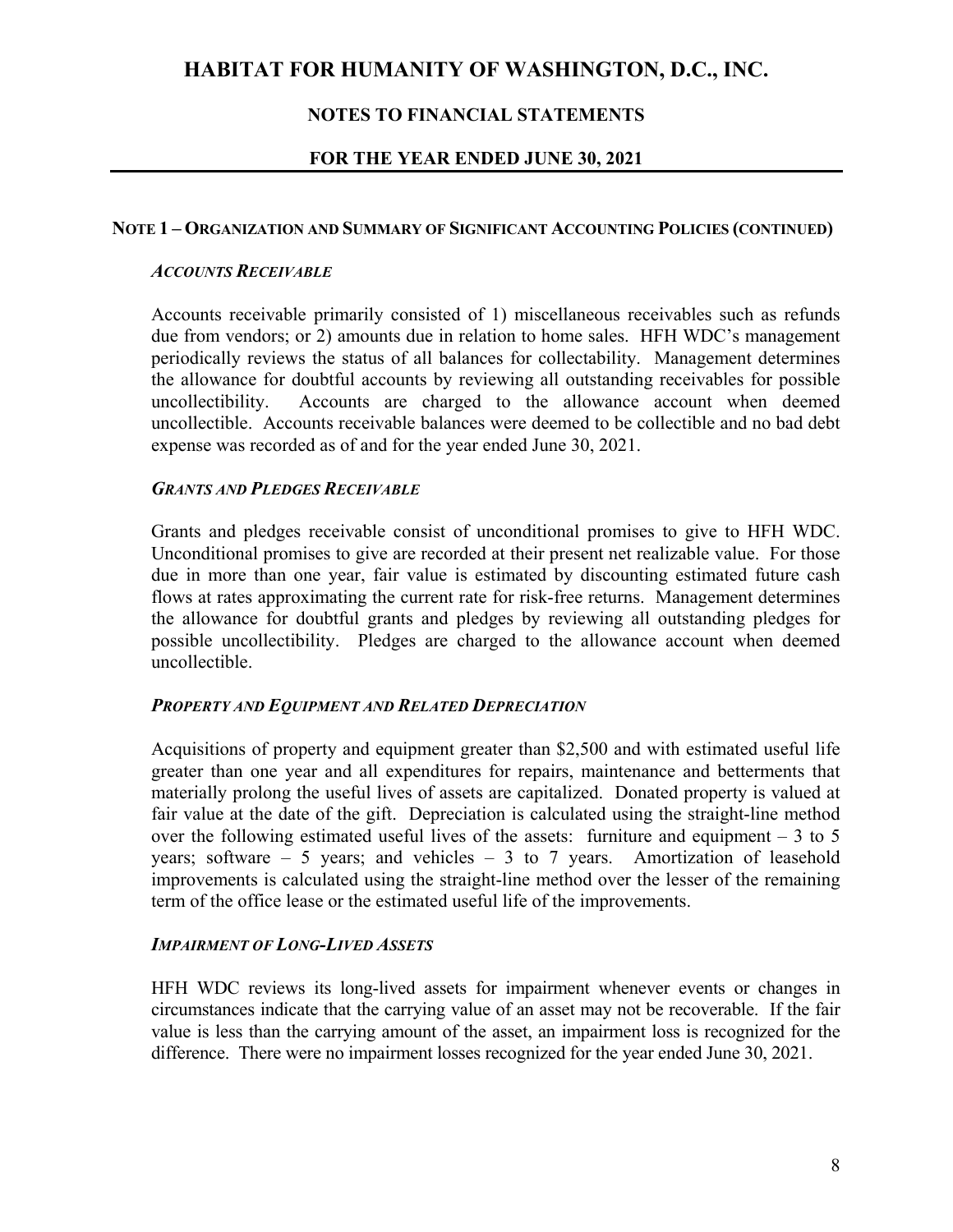## **NOTES TO FINANCIAL STATEMENTS**

## **FOR THE YEAR ENDED JUNE 30, 2021**

## **NOTE 1 – ORGANIZATION AND SUMMARY OF SIGNIFICANT ACCOUNTING POLICIES (CONTINUED)**

## *HOME SALES AND COST OF HOME SALES*

When home sales occur, the revenue is recorded and the related previously capitalized construction in progress is recognized as cost of home sales expense in the year of the sale. In general, home sales revenue is lower than cost of home sales expense and, therefore, HFH WDC subsidizes this difference through grants and contributions. Home sales revenue also includes the proceeds from the sale of homes if a home buyer has a mortgage with HFH WDC. Cost of home sales consists mostly of capitalized home construction costs, including certain costs related to the sale of homes.

#### *CONTRIBUTIONS AND GRANTS*

Unconditional contributions and grants are recognized when promised to or received by HFH WDC. Unconditional contributions and grants are recorded as with or without donor restrictions depending upon the existence and/or nature of any donor restrictions. Specifically, unconditional gifts of cash for the acquisition of long-lived assets are recorded as with donor restrictions and unconditional promises to give are recorded as with donor restrictions due to implied time restrictions. Within net assets with donor restrictions, amounts are reclassified to net assets without donor restrictions when the time restrictions expire or when the purpose restrictions are met.

In-kind contributions are recognized at their estimated fair value when received. Donated services are recognized if the services received create or enhance nonfinancial assets, or if the services require specialized skills that are provided by individuals possessing those skills and would typically need to be purchased if not provided by donation.

## **CLASSIFICATION OF NET ASSETS**

HFH WDC's net assets are reported as follows:

- Net assets without donor restrictions represent the portion of expendable funds that are available for any purpose in performing the primary objectives of HFH WDC at the discretion of HFH WDC's management and the Board of Directors.
- Net assets with donor restrictions represent funds that are specifically restricted by donors for use in various programs and/or for a specific period of time. These donor restrictions can be temporary in nature in that they will be met by actions of HFH WDC or by the passage of time.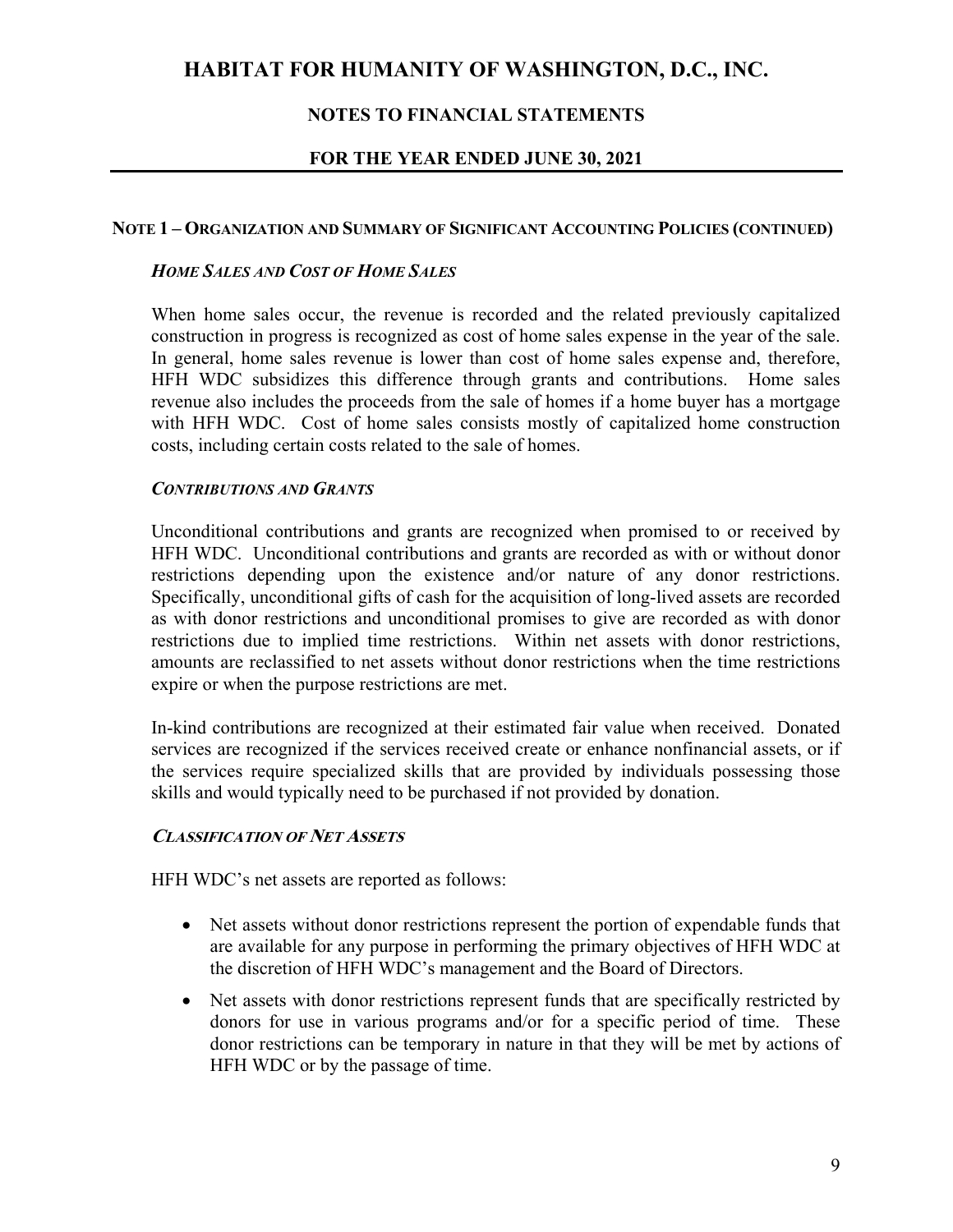## **NOTES TO FINANCIAL STATEMENTS**

## **FOR THE YEAR ENDED JUNE 30, 2021**

## **NOTE 1 – ORGANIZATION AND SUMMARY OF SIGNIFICANT ACCOUNTING POLICIES (CONTINUED)**

#### **FUNCTIONAL ALLOCATION OF EXPENSES**

The costs of providing the various programs and other activities have been summarized on a functional basis in the accompanying statement of functional expenses. Expenses directly attributed to a specific functional area of HFH WDC are reported as expenses of those functional areas, while shared costs that benefit multiple functional areas, such as salaries and employee benefits, rent and depreciation and amortization, have been allocated among the various functional areas based on direct salaries.

#### *USE OF ESTIMATES*

The preparation of financial statements in conformity with accounting principles generally accepted in the United States of America (GAAP) requires management to make estimates and assumptions that affect certain reported amounts and disclosures. Accordingly, actual results could differ from estimates.

#### **NEW ACCOUNTING PRONOUNCEMENTS**

In May 2014, Financial Accounting Standards Board (FASB) issued Accounting Standards Updated (ASU) 2014-09, *Revenue from Contracts with Customers (Topic 606)*, which requires an entity to recognize revenue to depict the transfer of promised goods and services to customers in an amount that reflects the consideration to which the entity expects to be entitled in exchange for those goods and services. In May 2020, FASB extended by one year the effective date of ASU 2014-09, and HFH WDC elected to defer the adoption of ASU 2014-09 for the year ending June 30, 2020 and adopted the new standards for the year ending June 30, 2021.

#### **NOTE 2 – CASH AND CASH EQUIVALENTS**

Cash and cash equivalents consisted of the following at June 30, 2021:

| <b>Total Cash and Cash Equivalents</b>                                                                                      |     | \$1,523,608          |
|-----------------------------------------------------------------------------------------------------------------------------|-----|----------------------|
| Cash – restricted for New Market Tax Credit (NMTC) programs<br>Certificates of deposit – required balance of line of credit |     | 1,006,171<br>260,988 |
| $Cash - undesignated$                                                                                                       | -SS | 256,449              |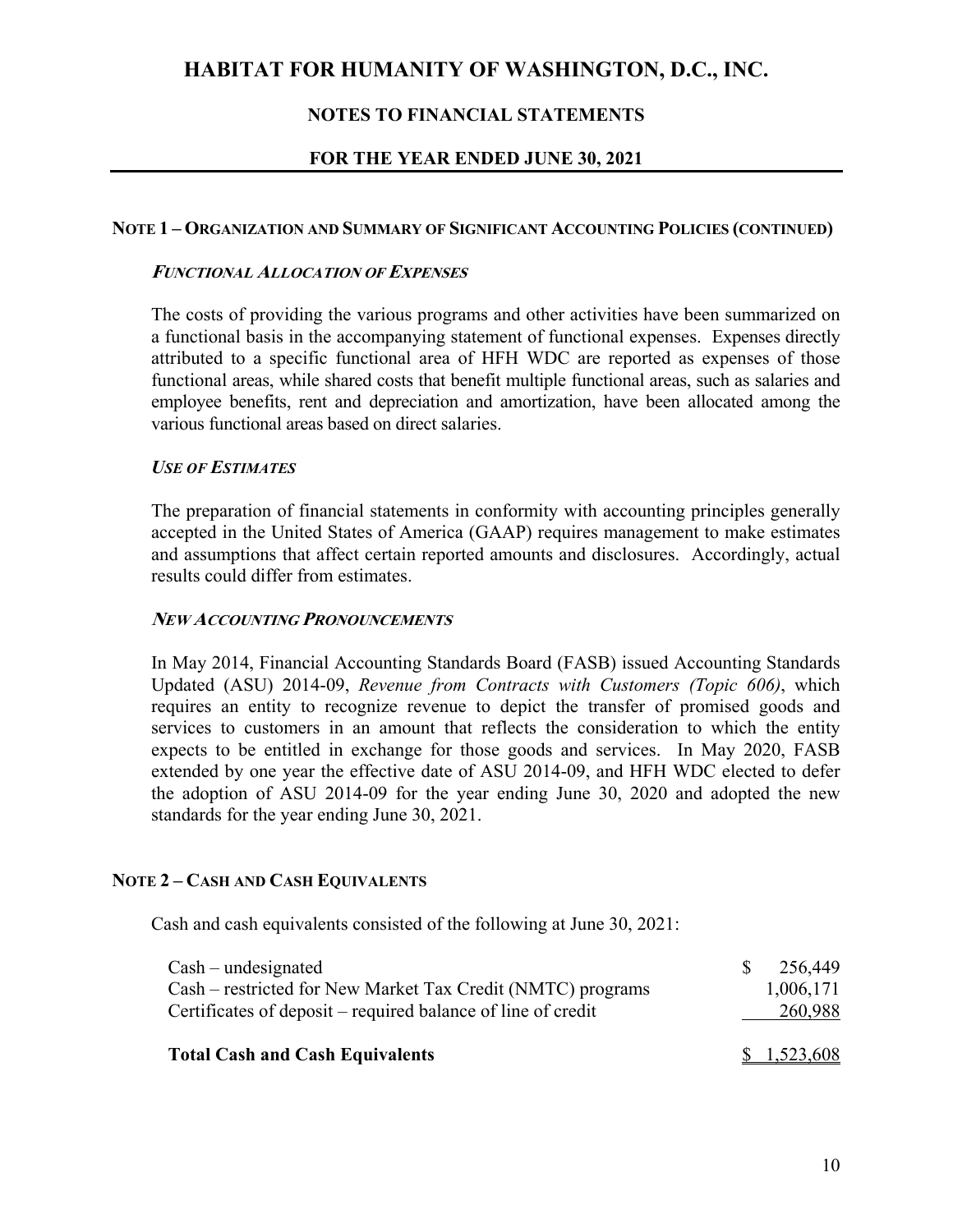## **NOTES TO FINANCIAL STATEMENTS**

## **FOR THE YEAR ENDED JUNE 30, 2021**

#### **NOTE 3 – MORTGAGES RECEIVABLE**

Mortgages receivable consist of non-interest bearing promissory notes ranging in amounts from \$5,000 to \$108,000. HFH WDC outsources the administration, servicing and collection of its mortgage receivables to a third-party service organization. Monthly mortgage payments range from \$42 to \$476, and maturities range from 2022 to 2029. The discount on mortgages receivable is determined using imputed interest rates (discount rates range from 6% to 9%). Amortization of the discount totaled \$162,693 for the year ended June 30, 2021. Management believes that the mortgages receivable are fully collectible.

Net mortgages receivable consisted of the following at June 30, 2021:

| Less: Unamortized discount to net present value                                                  | (996, 059)                        |
|--------------------------------------------------------------------------------------------------|-----------------------------------|
| Mortgages receivable, current<br>S.<br>Mortgages receivable, non-current<br>Mortgages receivable | 283,065<br>3,162,340<br>3,445,405 |

In previous years, HFH WDC entered into an agreement in which it used non-interestbearing mortgage receivable as security to obtain an operating loan. The details of this loan is shown in Note 7. The mortgage receivable used as security remain as assets in the statement of financial position with a corresponding liability in the form of secured obligations. The terms and payment schedules of the secured obligations are coincident with those of the underlying mortgage receivable. At June 30, 2021, the book value of these secured obligations, net of unamortized discount and deferred finance fees, was \$829,886.

Collections of payments on mortgages receivable are expected to be as follows:

| For the Year Ending |                 |
|---------------------|-----------------|
| June 30,            |                 |
| 2022                | \$<br>283,065   |
| 2023                | 258,765         |
| 2024                | 249,798         |
| 2025                | 246,160         |
| 2026                | 238,589         |
| Thereafter          | 2,169,028       |
|                     | \$<br>3,445,405 |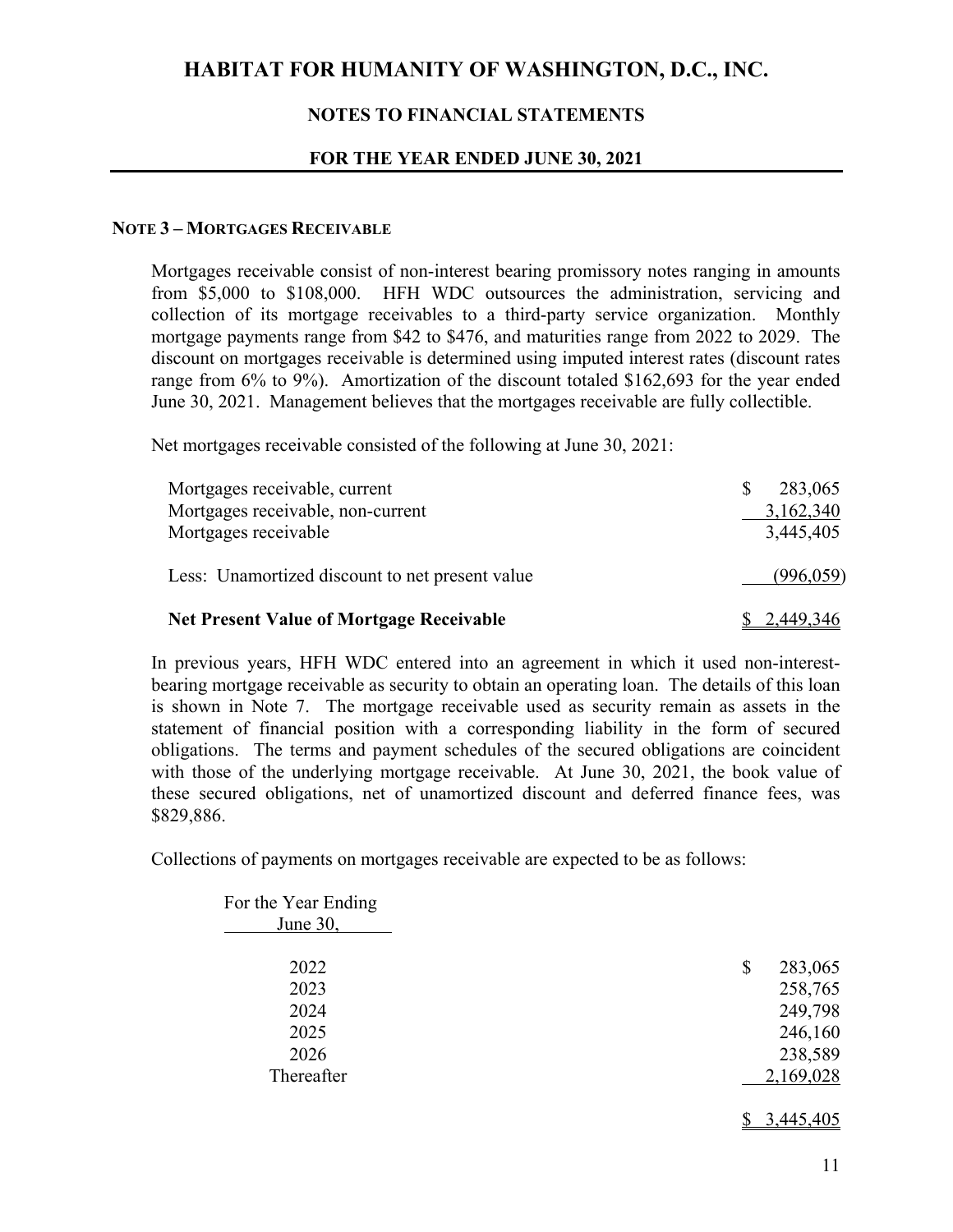## **NOTES TO FINANCIAL STATEMENTS**

## **FOR THE YEAR ENDED JUNE 30, 2021**

#### **NOTE 4 – CONSTRUCTION IN PROGRESS AND PROPERTY AND EQUIPMENT**

#### *CONSTRUCTION IN PROGRESS*

Costs associated with the acquisition, development and construction of a project are capitalized. Such costs may include (1) pre-acquisition costs such as land acquisition or improvement; (2) infrastructure development or construction costs such as equipment rental, construction materials, or subcontractors; and (3) other costs such as interest, insurance, or construction benefits. While construction projects may span several years, most of the individual units included in a project within construction in progress are expected to be completed and sold in future years.

Construction in progress consisted of the following at June 30, 2021:

| $28th$ Place                                                        | \$2,255,539   |
|---------------------------------------------------------------------|---------------|
| $55th$ Place                                                        | 1,290,380     |
| <b>Skyland Terrace</b>                                              | 286,981       |
| Donated inventory                                                   | 17,387        |
| Central Place $- IZ$                                                | 10,328        |
|                                                                     | 3,860,615     |
| <b>PROPERTY AND EQUIPMENT</b>                                       |               |
| Property and equipment consisted of the following at June 30, 2021: |               |
| Furniture and equipment                                             | \$<br>115,182 |
| Leasehold improvements                                              | 45,728        |
| Less: Accumulated Depreciation and Amortization                     | (144, 623)    |
| <b>Property and Equipment, Net</b>                                  | 16.287        |
|                                                                     |               |

Depreciation and amortization expense was \$11,376 for the year ended June 30, 2021.

#### **NOTE 5 – INVESTMENT IN JOINT VENTURE**

HFH WDC participates in New Markets Tax Credit (NMTC) programs. NMTC programs were originally established as part of the Community Renewal Tax Relief Act of 2000 and the law covering NMTC programs was most recently extended until December 2019. The goal of NMTC programs is to spur revitalization efforts of low-income and impoverished communities across the United States and its Territories by providing tax credit incentives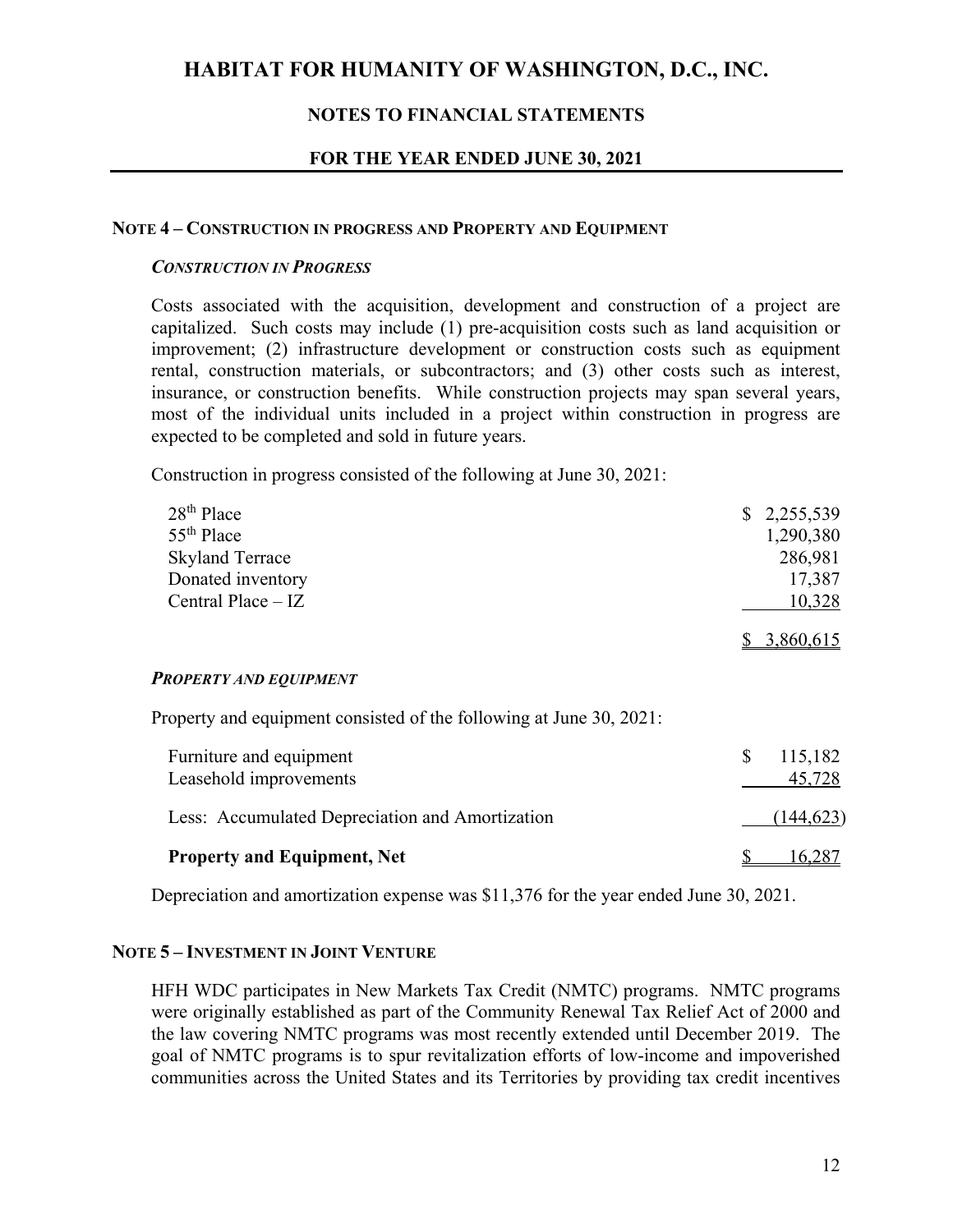## **NOTES TO FINANCIAL STATEMENTS**

## **FOR THE YEAR ENDED JUNE 30, 2021**

#### **NOTE 5 – INVESTMENT IN JOINT VENTURE (CONTINUED)**

to investors in certified community development entities. The tax credit for investors equals 39% of the investment, and investors receive the tax credit over a seven-year period. A community development entity (CDE) is required to participate and has the primary mission of providing financing for revitalization projects in low-income communities. NMTC financing allows organizations to receive low-interest loans or investment capital from CDEs, primarily financial institutions, which will allow their investors to receive tax credits. As a result of participation in NMTC programs, HFH WDC obtained the lowinterest loans described in Note 7.

## *MANNITAT LEVERAGE LENDER, LLC (MANNITAT)*

During the year ended June 30, 2017, HFH WDC and Manna, Inc. formed Mannitat Leverage Lender, LLC (Mannitat). As part of the agreement, HFH WDC contributed cash of \$500 such that HFH WDC owns 50% of Mannitat. Because HFH WDC does not have effective control over Mannitat, management determined that consolidated financial statements including both HFH WDC and Mannitat are not required to be presented, which is in accordance with GAAP. HFH WDC recorded its investment in Mannitat using the equity method.

Investment in joint venture consisted of the following as of and for the year ended June 30, 2021:

| Investment in joint venture, beginning of year<br>Equity in earnings of Mannitat | 278,163<br>40,633 |
|----------------------------------------------------------------------------------|-------------------|
| <b>Investment in Joint Venture, End of Year</b>                                  | 318,796           |

## **NOTE 6 – NOTE RECEIVABLE**

In conjunction with the New Markets Tax Credits (NMTC) loans described in Note 7, HFH WDC provided cash of \$593,000 to Mannitat in return for a promissory note in the same amount. The promissory note matures in June 2025 when the balance will be payable in full. The note receivable accrues interest at an annual rate of 6.13%. In accordance with the terms of the promissory note, no principal payments are due until maturity and only monthly interest payments of \$3,027 have been accrued. As a result, accrued interest on the note receivable totaled \$178,609 at June 30, 2021.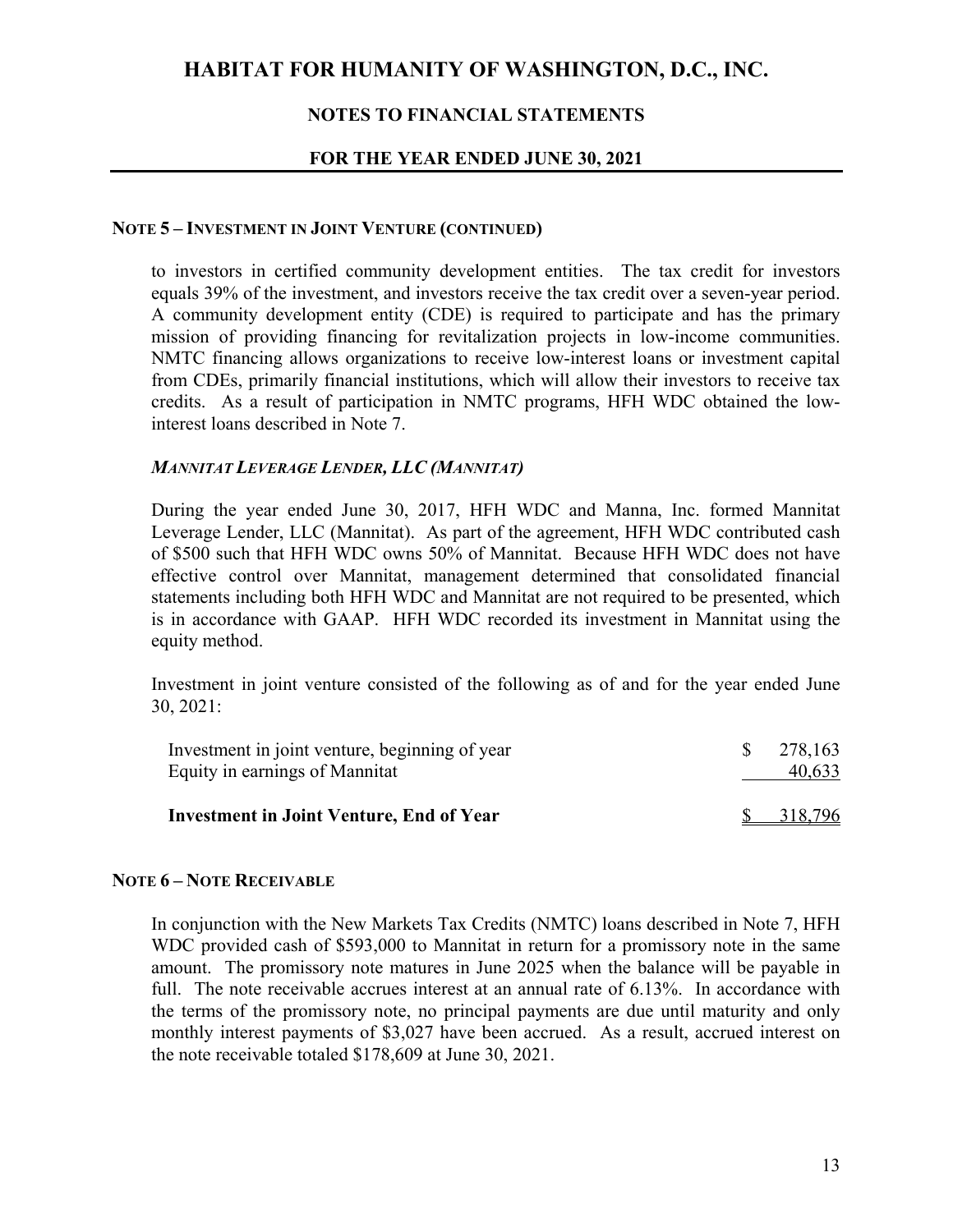## **NOTES TO FINANCIAL STATEMENTS**

## **FOR THE YEAR ENDED JUNE 30, 2021**

#### **NOTE 7 – NOTES PAYABLE**

HFH WDC has financed the acquisition or construction of various housing properties through several notes payable from various lenders such as financial institutions, the international affiliate, and local government.

#### *NEW MARKETS TAX CREDITS (NMTC) LOANS*

HFH WDC had four NMTC loans totaling \$6,000,000 from Jubilee Manna Sub-CDE I, LLC, which is a certified community development entity. The loan proceeds were to be used solely for the purpose of constructing and selling qualified housing properties to low income residents. In accordance with the original terms of the loans, monthly payments of principal and interest were required for the first seven years. During the year ended June 30, 2018, HFH WDC paid the outstanding balance due on two of the four NMTC loans (Note A and Note B). In addition, HFH WDC amended the terms of the remaining two loans (Note C and Note D). For Note C, payments of interest only are required until June 15, 2025 and for Note D, payments of interest only are required until August 15, 2023. Interest on the loans accrues at an annual rate of 5.13%. HFH WDC was in compliance with the financial loan covenants of the NMTC loans.

The following table summarizes the maturity dates and outstanding balances due at June 30, 2021 for the two NMTC loans in accordance with the terms of the loans:

| Note C (June 30, 2025) | \$2,648,350 |
|------------------------|-------------|
| Note D (July 13, 2046) | 1,260,924   |
|                        | \$3,909,274 |

Debt issuance costs, net of accumulated amortization, totaled \$174,687 at June 30, 2021, and have been presented as a reduction of notes payable.

## *PENTAGON FEDERAL CREDIT UNION (PEN FED)*

HFH WDC has an acquisition loan from Pen Fed with a maximum draw of \$1,302,720 which is secured by the related acquired properties. The loan was used for the acquisition of properties. Advances under the acquisition loan accrue interest at a variable rate equal to the Wall Street Journal prime rate plus 1% and monthly interest only payments are required until September 2025, the maturity date of the loan. The interest rate at June 30, 2021 is 6.50%. The outstanding balance due on the Pen Fed loan was \$880,100 at June 30, 2021.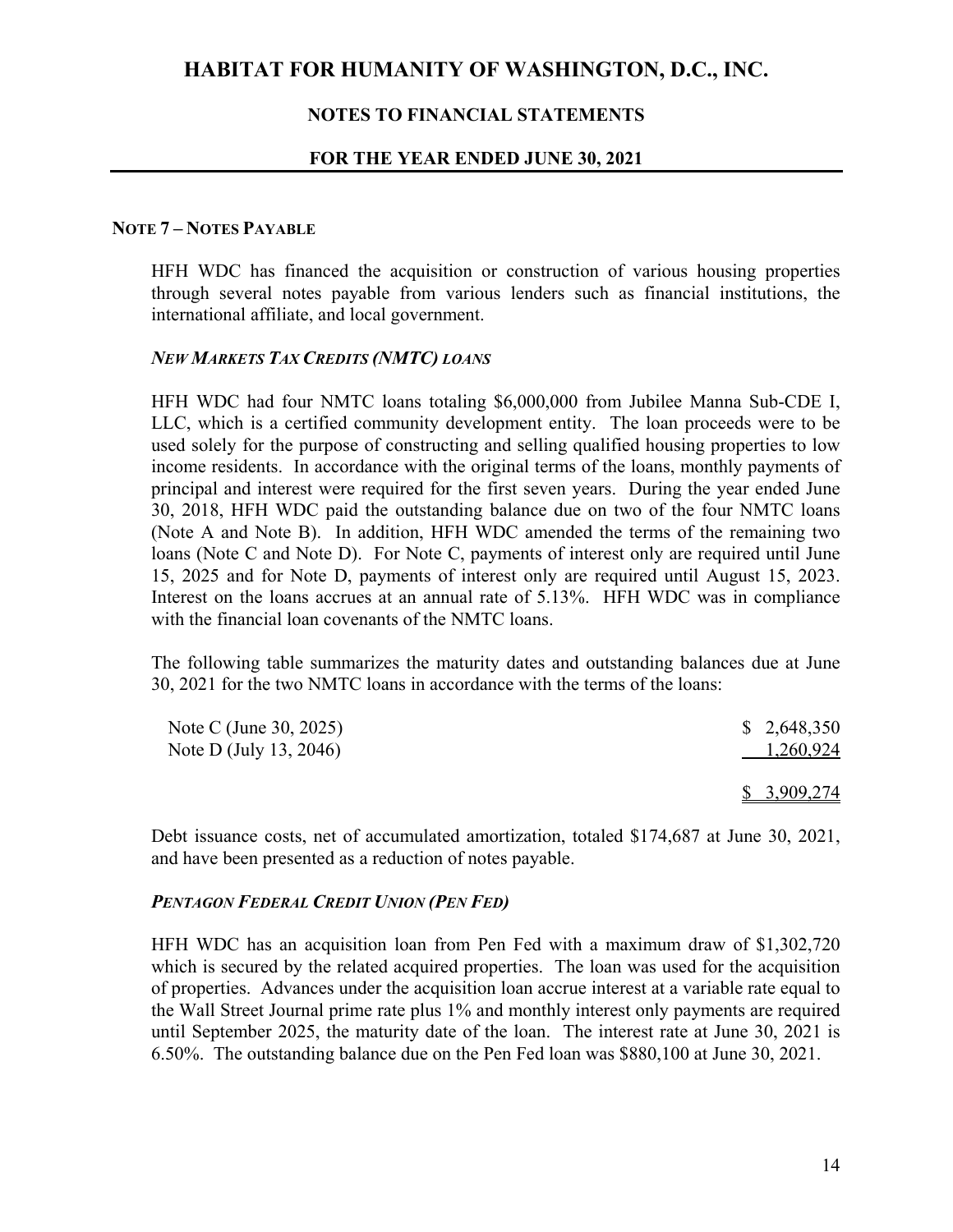# **NOTES TO FINANCIAL STATEMENTS**

## **FOR THE YEAR ENDED JUNE 30, 2021**

## **NOTE 7 – NOTES PAYABLE (CONTINUED)**

## *INTERNATIONAL AFFILIATE*

HFH WDC had two loans from the international affiliate (one loan accrued interest at an annual rate of 4.75% and the other loan was a zero-interest loan). The maturity dates of the two loans were December 31, 2024 and September 30, 2025, respectively and both of the loans were secured by mortgages receivable. On June 8, 2018, the loans were refinanced, and HFH WDC obtained a new loan totaling \$1,054,861 which matures June 8, 2028. In accordance with the terms of the refinanced loan, interest accrues at 4.75% for the first 5 years and then 4.5% for the remaining 5 years. In accordance with the terms of the refinanced loan, HFH WDC is required to prepay at least \$300,000 of the principal balance due on the note within 24 months of closing, unless the international affiliate agrees to release HFH WDC from the pre-payment requirement. In September 2020, the loan was amended to remove this requirement. In addition to this amendment, in July 2020, the payment schedule was amended, resulting in HFH WDC receiving a refund of \$22,937, which will be due at a later date. HFH WDC was in compliance with the international affiliate loan financial covenants at June 30, 2021. The outstanding balance due on the international affiliate loans was \$829,886 at June 30, 2021.

## *DC DEPARTMENT OF HOUSING AND COMMUNITY DEVELOPMENT (DHCD)*

HFH WDC has a forgivable loan from DHCD with a maximum draw of \$400,000. The loan was used to finance the construction of homes for families in Washington, D.C. in accordance with the Housing Protection Trust Fund (HPTF) program. As homes sales occur, portions of the loan will be forgiven through a prorated assumption of the loan by the buyers of the completed homes. Home buyers will assume portions of the loan in accordance with the terms of their home sale. \$320,000 was assumed by the home buyers through home sales during the year ended June 30, 2021 and the balance available on the forgivable loan was \$40,000 at June 30, 2021. The lender maintains a balance due from HFH WDC of \$360,000 at June 30, 2021 until the liens related to the 2021 home sales have been formally processed.

## *PROSPERITY HOME MORTGAGE LOAN*

On June 26, 2020, HFH WDC entered in a loan agreement for \$300,000 with an annual interest rate of 1% due quarterly. The loan matures on March 31, 2021. On March 31, 2021, the maturity date was extended to October 31, 2021. The full outstanding principal and unpaid interest is due at maturity. The outstanding balance due on the loan was \$300,000 at June 30, 2021.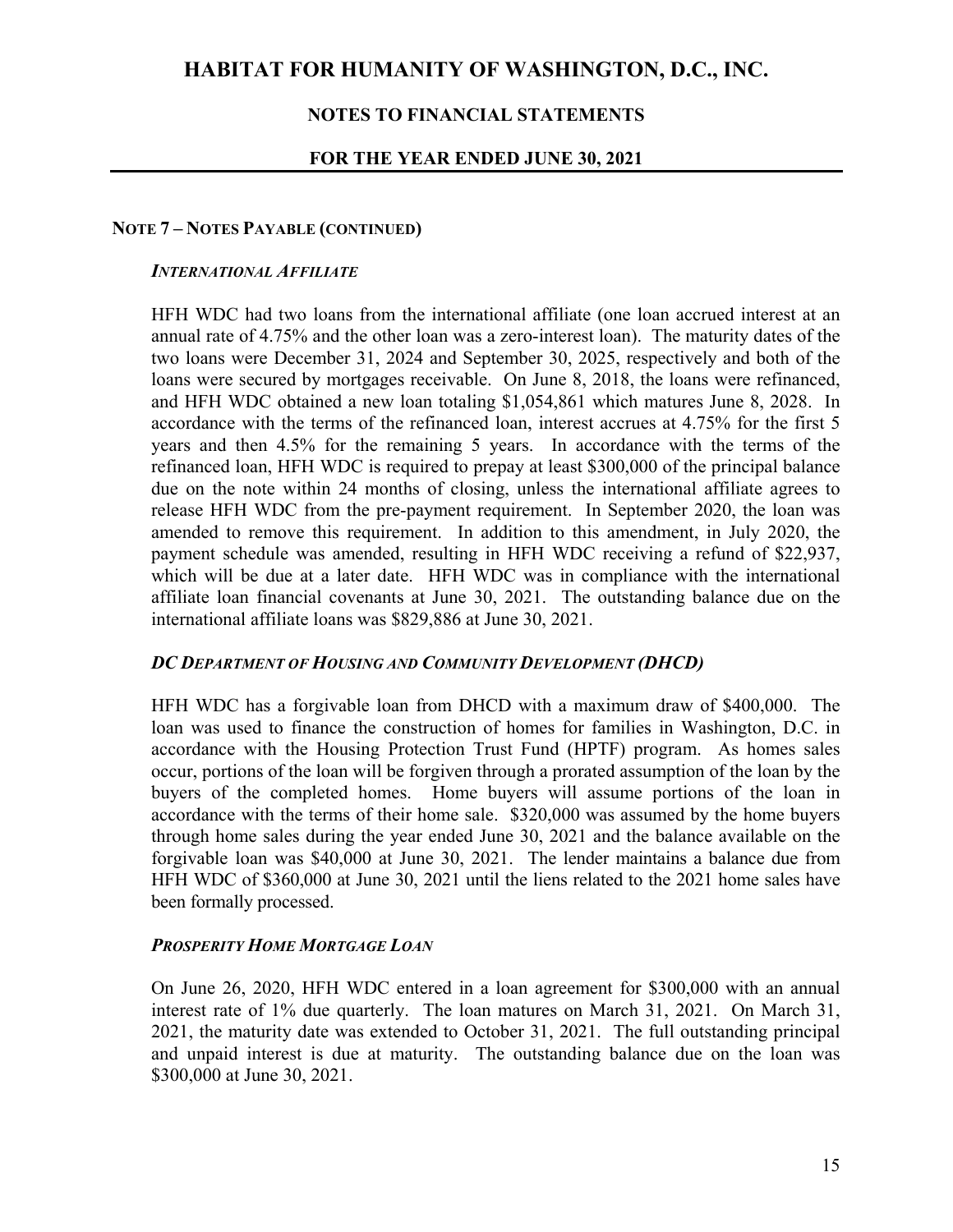## **NOTES TO FINANCIAL STATEMENTS**

## **FOR THE YEAR ENDED JUNE 30, 2021**

## **NOTE 7 – NOTES PAYABLE (CONTINUED)**

#### *PAYROLL PROTECTION PROGRAM LOAN*

In April 2020, the HFH WDC entered into a Small Business Administration loan with its financial institution under the Payroll Protection Program for the amount of \$229,100. The loan was scheduled to mature in April 2022, with a fixed interest rate of 1% per annum. Monthly payments of principal and interest were scheduled to commence in November 2020 and continue through the maturity date. During the year ending June 30, 2021, HFH WDC met the conditions for forgiveness and received notification of forgiveness of the full amount of the debt as of April 14, 2021.

In March 2021, the HFH WDC entered into a Small Business Administration loan with its financial institution under the Payroll Protection Program for the amount of \$213,777. The loan was scheduled to mature in March 2026, with a fixed interest rate of 1% per annum. Monthly payments of principal and interest are scheduled to commence in September 2021 and continue through the maturity date. The loan amount, or some portion thereof, may be eligible for forgiveness pursuant to the grant provisions of the PPP. The outstanding balance due on the loan was \$213,777 at June 30, 2021.

## *FEDERAL SBA LOAN*

In June 2020, the HFH WDC entered into a Small Business Administration loan with its financial institution under the Economic Injury Disaster Loan program funding for the amount of \$150,000, which came with a \$10,000 grant. The balance of principal and interest will be payable for thirty (30) years from the date of the Promissory Note with a fixed interest rate of 2.75% per annum. Installment payments, including principal and interest will begin twelve (12) months from the date of the Promissory Note. The outstanding balance due on the loan was \$150,000 at June 30, 2021.

### *FHL BANK ATLANTA LOAN*

In relation to the loan agreement signed with DHCD on October 25, 2018, HFH WDC received a subsidy of \$75,000 to be used for the construction of six multifamily homes in  $28<sup>th</sup>$ Place, Washington, D.C. The subsidized advance may not be longer than the term of the DHCD loan. At least once every 12-month period, from the date the advance is funded, HFH WDC will make repayments equal to the amount scheduled to be repaid on the DHCD loan. There is no interest and the subsidy will be used as down-payment assistance on the properties' mortgages. \$50,000 was utilized as down-payment assistance on home sales during the year ended June 30, 2021, leaving \$23,568 remaining at June 30, 2021. The lender maintains a balance due from HFH WDC of \$73,568 at June 30, 2021 until formal completion of the all homes sales under this project.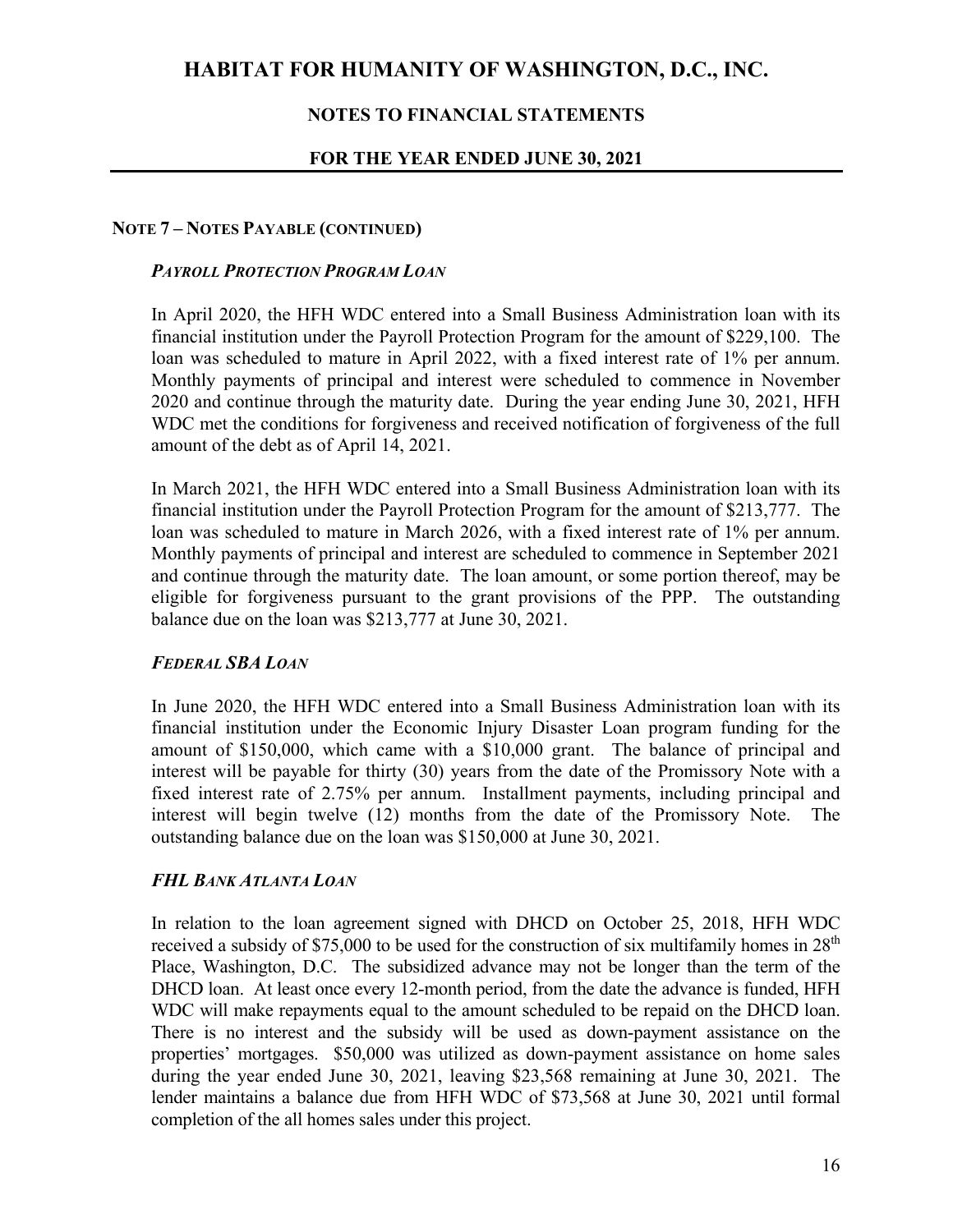## **NOTES TO FINANCIAL STATEMENTS**

## **FOR THE YEAR ENDED JUNE 30, 2021**

## **NOTE 7 – NOTES PAYABLE (CONTINUED)**

#### *ALLY FINANCIAL*

During the year ended June 30, 2018, HFH WDC financed the purchase of a van that will be used in its home repairs program. The purchase price, including applicable taxes and fees, was \$20,669. The auto loan matures on April 22, 2022 and interest accrues at an annual rate of 7.54%. Payments of principal and interest of \$502 are due monthly. The outstanding balance due on the auto loan was \$4,846 at June 30, 2021.

## *DC RECOVERY PROGRAM*

In May 2020, the HFH WDC entered into a loan with its financial institution under the DC Recovery program funding for the amount of \$5,426. These funds were utilized for COVID-19 emergency expenditures. As of June 30, 2021, the full amount has been expended and the report submitted to the grantor as per agreement.

#### *ENTERPRISE COMMUNITY PARTNERS*

HFH WDC entered into a loan with Enterprise Community Partners on June 26, 2020 in the amount up to  $$250,000$  for the construction and development of homes at  $28<sup>th</sup>$  Place SE Washington, DC. In accordance with the terms of the loan, interest accrues at 3.00% per annum and due quarterly. The loan was scheduled to mature the earlier of December 26, 2020 or the closing on permanent financing for the project. In July 2021, the maturity date was extended to November 30, 2021 and the interest rate increased to 5.50% per annum, effective January 1, 2021. Advances of loan funds are subject to the approval of the lender of various construction documents. The outstanding balance due on the loan was \$250,000 at June 30, 2021.

Notes payable, grouped by lender, consisted of the following at June 30, 2021:

| New Markets Tax Credits (NMTC) loans | \$3,909,274 |
|--------------------------------------|-------------|
| Pentagon Federal Credit Union        | 880,100     |
| International Affiliate              | 829,886     |
| <b>DHCD</b>                          | 40,000      |
| Prosperity Home Mortgage loan        | 300,000     |
| Payroll Protection Program loan      | 213,777     |
| Federal SBA loan                     | 150,000     |
| FHL Bank Atlanta loan                | 23,568      |
| Ally Financial                       | 4,846       |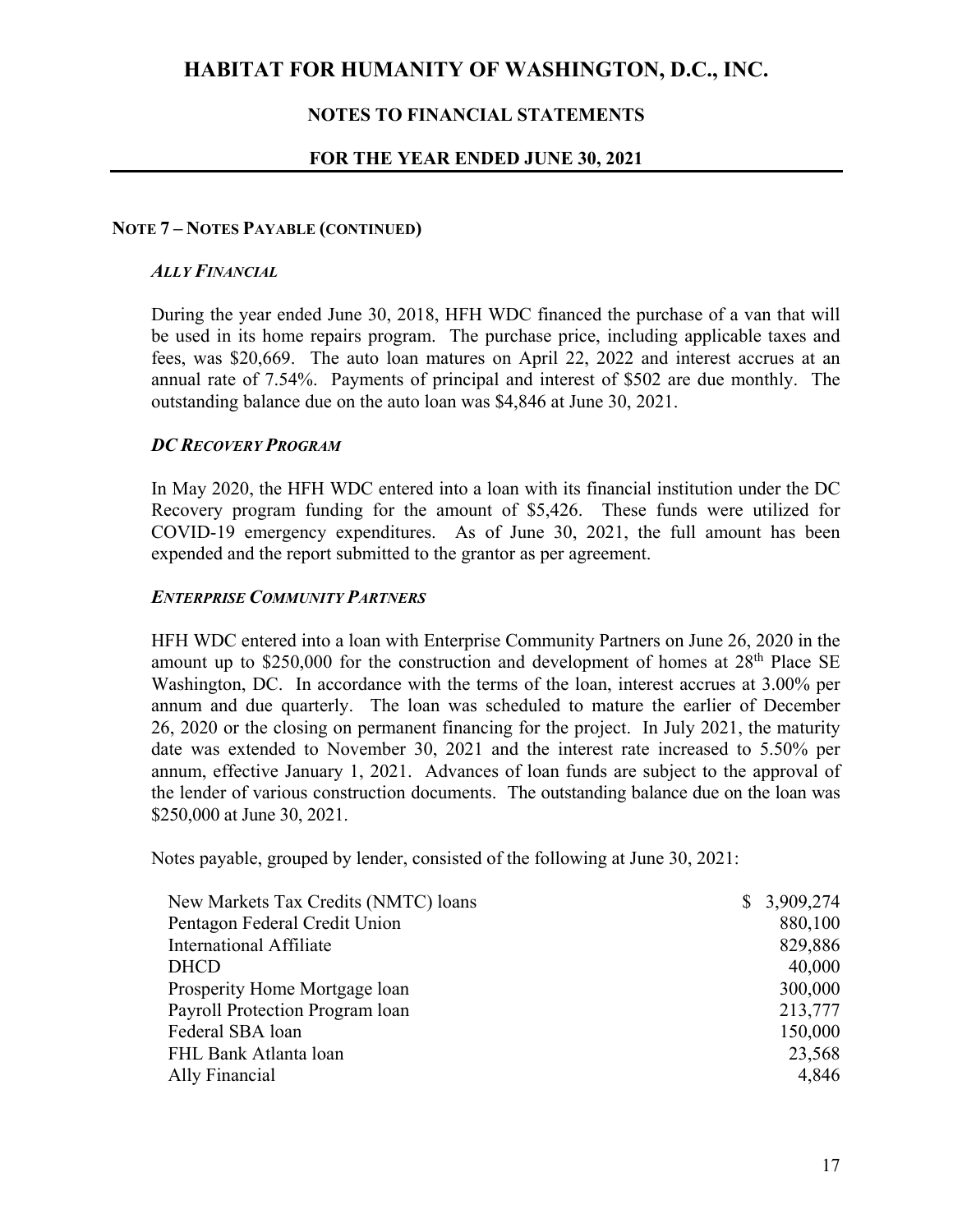## **NOTES TO FINANCIAL STATEMENTS**

## **FOR THE YEAR ENDED JUNE 30, 2021**

#### **NOTE 7 – NOTES PAYABLE (CONTINUED)**

#### *ENTERPRISE COMMUNITY PARTNERS (CONTINUED)*

| <i>(continued)</i>                                 |                |
|----------------------------------------------------|----------------|
| DC Recovery program                                | \$<br>5,426    |
| <b>Enterprise Community Partners</b>               | 250,000        |
| Total                                              | 6,606,877      |
| Less: Debt issuance costs, net                     | (174, 687)     |
|                                                    | 6,432,190      |
| Future maturities of notes payable are as follows: |                |
| Year Ending June 30,                               |                |
| 2022                                               | \$<br>982,013  |
| 2023                                               | 105,867        |
| 2024                                               | 110,655        |
| 2025                                               | 2,763,726      |
| 2026                                               | 1,000,400      |
| Thereafter                                         | 1,644,216      |
|                                                    | 6,606,877<br>S |

## **NOTE 8 – LINE-OF-CREDIT**

HFH WDC has a \$1,500,000 line-of-credit available from Sandy Spring Bank which terminates in August 2021. Under the line-of-credit, HFH WDC is required to maintain a \$250,000 certificate of deposit as partial collateral for the outstanding balance. As described in the terms of the line-of-credit agreement, certain other assets of HFH WDC have also been identified as collateral. As of June 30, 2021, the interest rate was 4.0%. Drawdowns on the line-of-credit totaled \$275,000 and repayments totaled \$50,000 during the year ended June 30, 2021. The balance due on the line-of-credit was \$1,270,000 at June 30, 2021.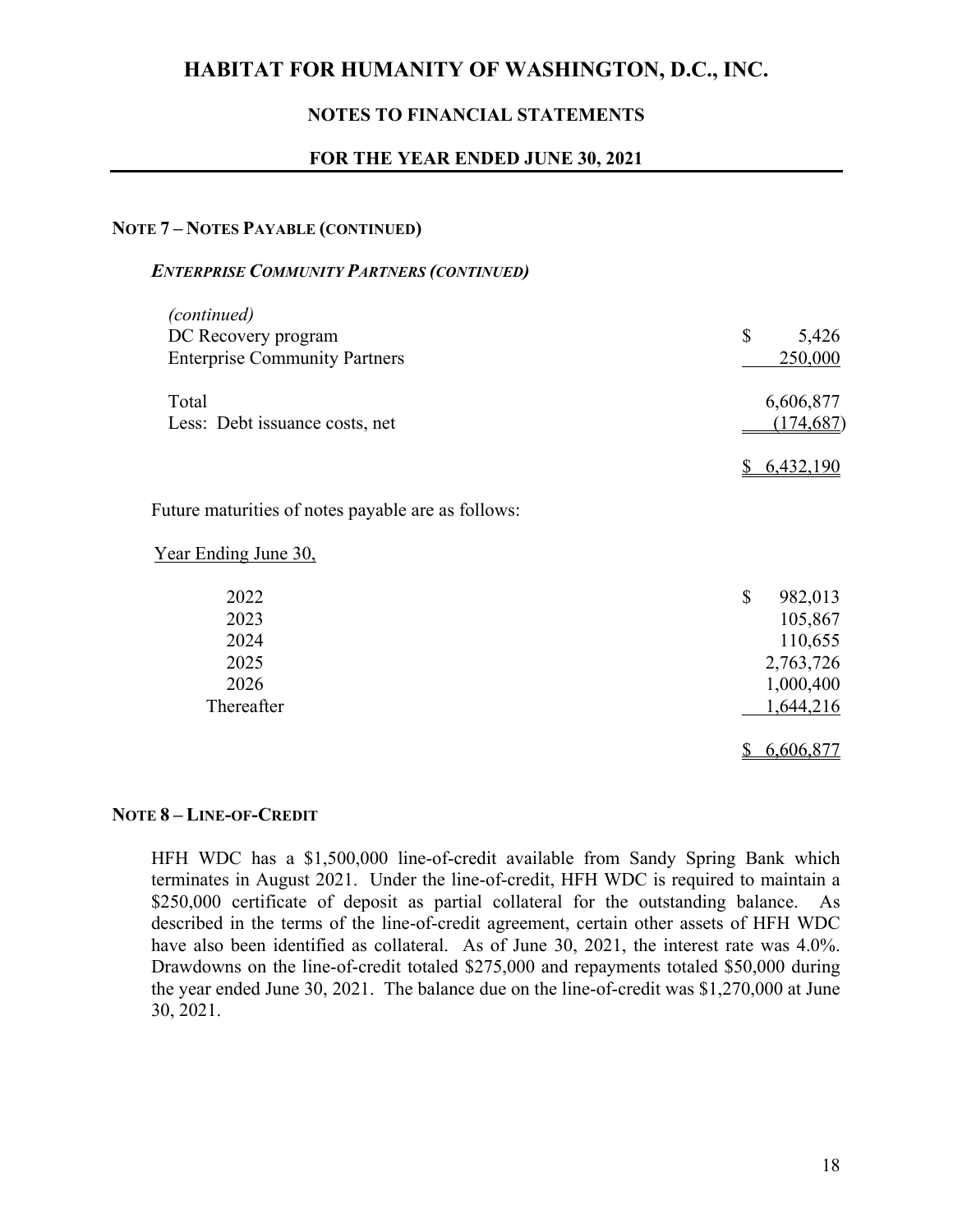## **NOTES TO FINANCIAL STATEMENTS**

## **FOR THE YEAR ENDED JUNE 30, 2021**

#### **NOTE 9 – NET ASSETS WITH DONOR RESTRICTIONS**

As of June 30, 2021, HFH WDC's net assets with donor restrictions were restricted for specific purposes or time periods as follows:

Subject to expenditure for specified purpose:

| <b>Total Net Assets With Donor Restrictions</b> | 480,200 |
|-------------------------------------------------|---------|
| Merger Activities                               | 15,000  |
| Vans and Related Repairs                        | 35,000  |
| Safe at Home Program                            | 100,000 |
| <b>Skyland Construction Project</b>             | 153,886 |
| HomeSmart Program                               | 176,314 |

## **NOTE 10 – IN-KIND CONTRIBUTIONS**

#### *RECORDED AMOUNTS*

Donated services are recognized as contributions and expense in accordance with generally accepted accounting principles, if the services (a) create or enhance non-financial assets; or (b) require specialized skills, are performed by people with those skills, and would otherwise be purchased by HFH WDC. Donated services consisted of legal services of \$268,005 for the year ended June 30, 2021.

Gifts of land, buildings, equipment, or construction materials are capitalized and reported as unrestricted in-kind contributions unless use of the assets are limited by donor-imposed restrictions. From time to time, donors provide in-kind contributions of land but these donated assets are not recorded by HFH WDC until all environmental and feasibility studies have occurred and all right of use issues have been resolved.

#### *UNRECORDED AMOUNTS*

HFH WDC relies on contributions of both time and expertise from its pool of volunteers who donate thousands of hours of service, the total value of which cannot be easily calculated or estimated, yet these volunteers contribute significantly to the work, impact, and success of HFH WDC. These volunteer services have not been reflected in the accompanying financial statements because the volunteer services provided do not meet the criteria necessary for recognition under generally accepted accounting principles.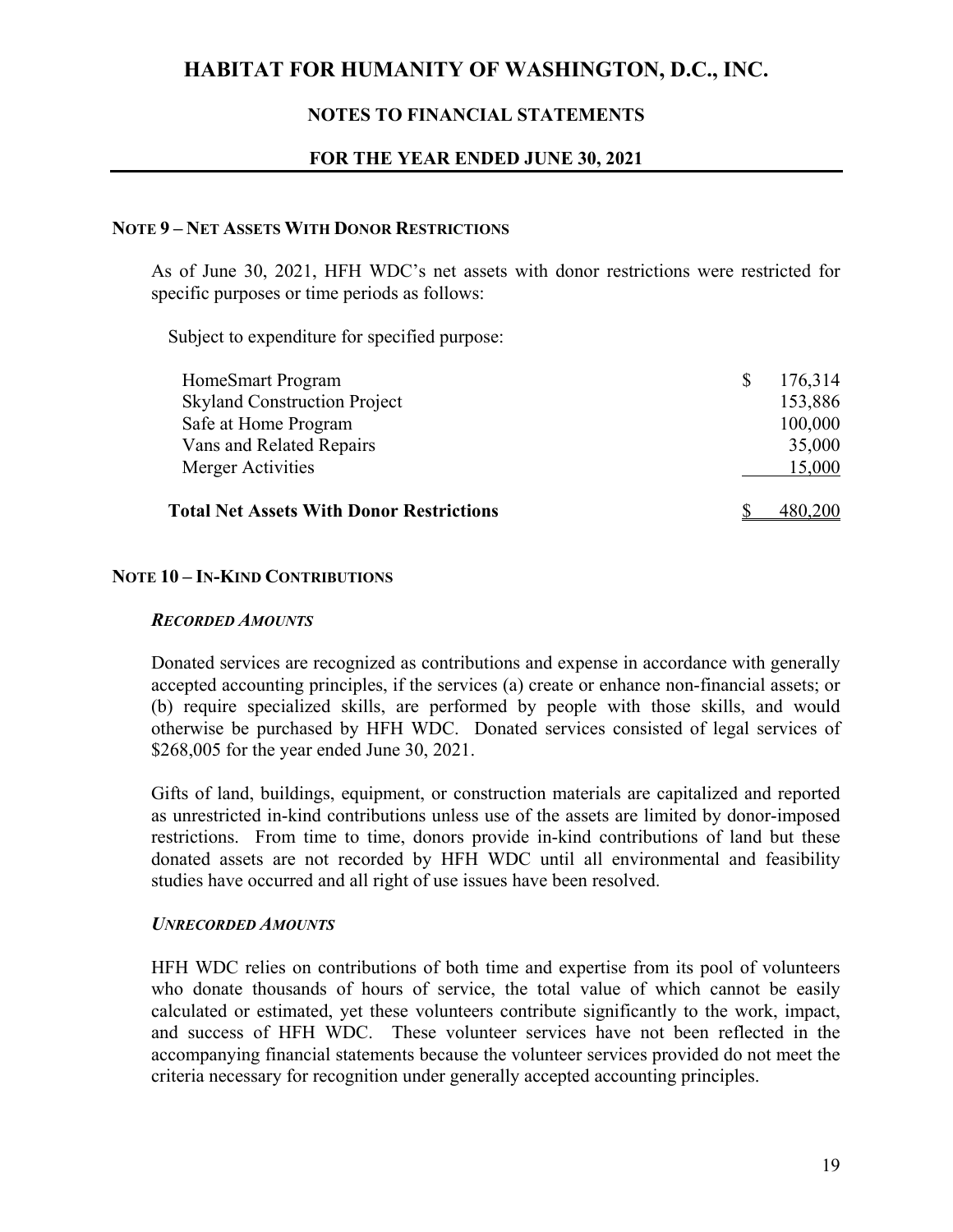## **NOTES TO FINANCIAL STATEMENTS**

## **FOR THE YEAR ENDED JUNE 30, 2021**

#### **NOTE 11 – RETIREMENT PLAN**

HFH WDC sponsors a defined contribution 401(k) plan for participants who meet age and length of service requirements. The Plan allows for elective deferrals which may be limited by the Internal Revenue Code. HFH WDC contributes a matching amount to the Plan which is equal to participant salary deferrals. HFH WDC's contributions to the Plan totaled \$50,106 for the year ended June 30, 2021.

## **NOTE 12 – COMMITMENTS AND CONTINGENCIES**

#### *CONCENTRATION OF CREDIT RISK*

HFH WDC maintains its cash and cash equivalents with certain commercial financial institutions, which aggregate balances may exceed, at times, the Federal Deposit Insurance Corporation (FDIC) insured limit of \$250,000 per depositor per institution. As of June 30, 2021, HFH WDC had approximately \$1,586,000 of demand deposits, which exceeded the maximum limit insured by the FDIC by approximately \$829,000. HFH WDC monitors the creditworthiness of these institutions and has not experienced any historical credit losses on its cash and cash equivalents.

## *RISKS AND UNCERTAINTIES*

The COVID-19 outbreak in the United States has caused business disruption through mandated and voluntary closings of businesses across the country for non-essential services. While the disruption is currently expected to be temporary, there is considerable uncertainty about the duration of closings. HFH DC has been able to continue its office operations in a remote environment. Construction services have been deemed essential, which has allowed HFH DC to continue to build their current projects and to complete 14 houses from the beginning of the pandemic through the report date. At this point, the extent to which COVID-19 may impact HFH DC is uncertain.

#### *OPERATING LEASES*

HFH WDC leases office space at 2115 Ward Court under an operating lease which expired December 2019. HFH extended the term of the lease for another five years, commencing on January 1, 2020, with a monthly rate of \$8,465. HFH WDC also leases warehouse space which expired January 2021 but has continued on a month-to-month basis. Monthly base is \$3,825 and requires escalation of 3% each year. Rent expense relating to the operating leases for office space and warehouse space totaled \$146,791 for the year ended June 30, 2021.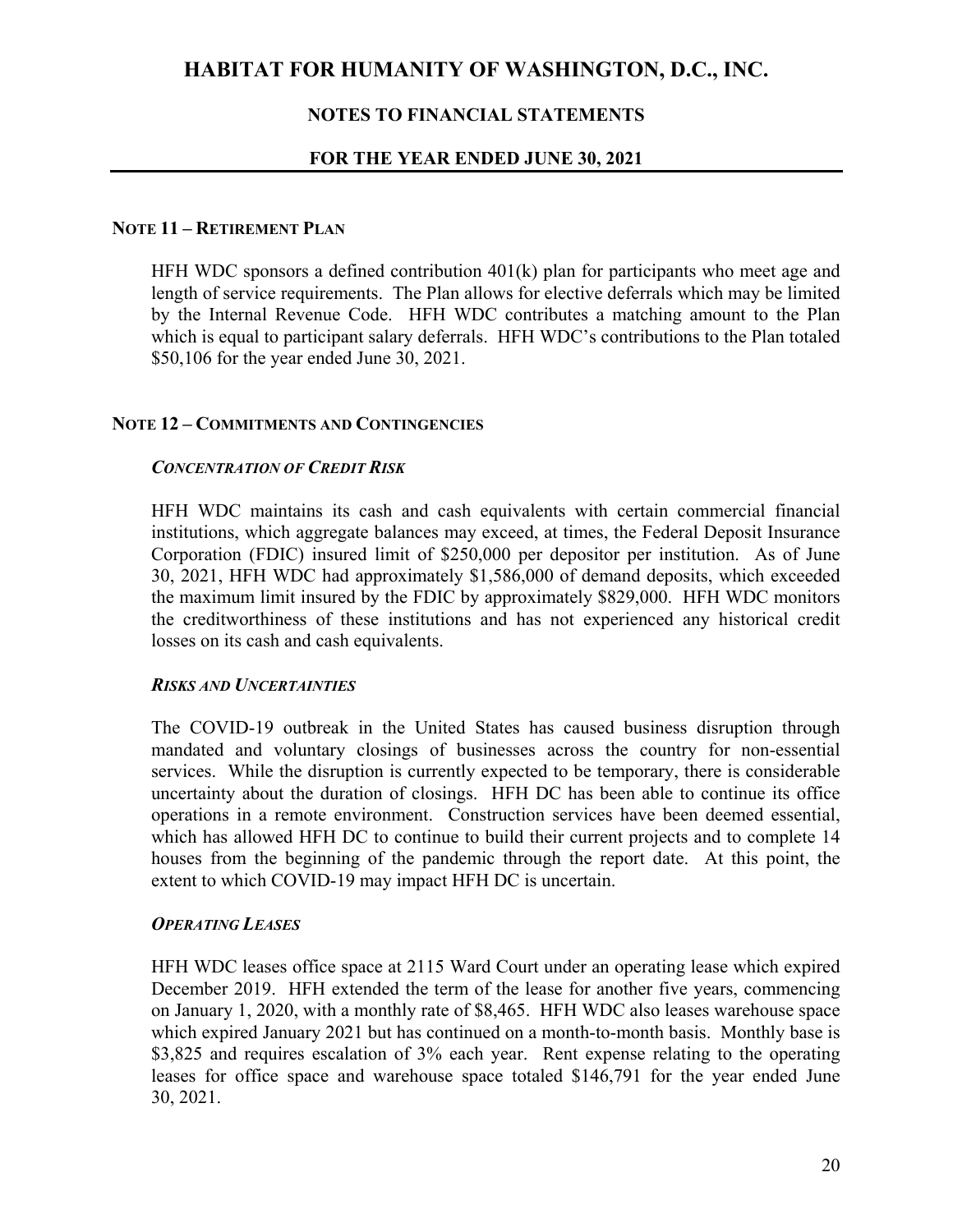## **NOTES TO FINANCIAL STATEMENTS**

## **FOR THE YEAR ENDED JUNE 30, 2021**

#### **NOTE 12 – COMMITMENTS AND CONTINGENCIES (CONTINUED)**

#### *OPERATING LEASES (CONTINUED)*

Future minimum operating lease payments are as follows:

|                      | Office           | Warehouse | Total   |
|----------------------|------------------|-----------|---------|
| Year Ending June 30, |                  |           |         |
| 2022                 | \$<br>101,580 \$ |           | 101,580 |
| 2023                 | 101,580          |           | 101,580 |
| 2024                 | 50,790           |           | 50,790  |
|                      | 253,950          |           | 253,950 |

#### *CONSTRUCTION CONTRACTS*

HFH WDC has committed to several construction contracts relating to various home building projects. The estimated combined total commitment under the construction contracts totaled \$2,080,854. In relation to these construction contracts, HFH WDC has already paid and, therefore, had recorded construction in progress totaling \$1,949,629 at June 30, 2021. Therefore, the remaining unpaid commitment on the construction contracts approximates \$131,225 at June 30, 2021.

## **NOTE 13 – AVAILABILITY OF RESOURCES AND LIQUIDITY**

HFH WDC regularly monitors liquidity required to meet its annual operating needs and other contractual commitments. HFH WDC's financial assets available within one year of the statement of financial position date for general expenditures at June 30, 2021, were as follows:

| Cash and cash equivalents – not restricted                                                        | \$<br>256,449 |
|---------------------------------------------------------------------------------------------------|---------------|
| Accounts receivable                                                                               | 16,580        |
| Grants and pledges receivable                                                                     | 192,619       |
| Mortgages receivable, current portion                                                             | 283,065       |
| Total Financial Assets Available Within One Year                                                  | 748,713       |
| Less: Amounts unavailable for general expenditures within<br>one year due to donors' restrictions | (480,200)     |
| <b>Financial Assets Available to Meet</b>                                                         |               |
| <b>General Expenditures Within One Year</b>                                                       | 268.513       |